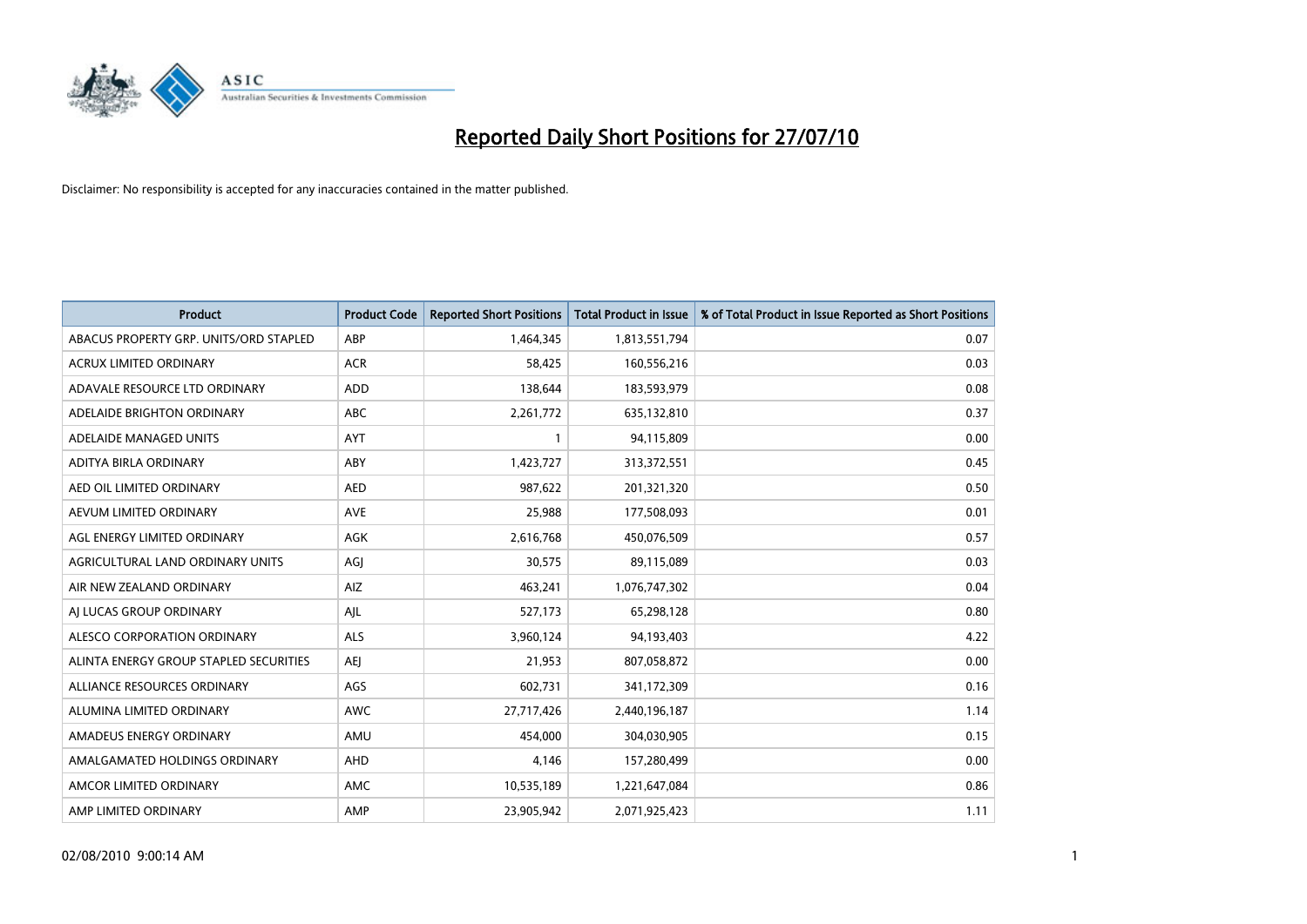

| <b>Product</b>                          | <b>Product Code</b> | <b>Reported Short Positions</b> | <b>Total Product in Issue</b> | % of Total Product in Issue Reported as Short Positions |
|-----------------------------------------|---------------------|---------------------------------|-------------------------------|---------------------------------------------------------|
| ANDEAN RESOURCES LTD ORDINARY           | <b>AND</b>          | 128,620                         | 471,382,867                   | 0.02                                                    |
| ANSELL LIMITED ORDINARY                 | <b>ANN</b>          | 1,977,861                       | 131,577,652                   | 1.51                                                    |
| ANZ BANKING GRP LTD ORDINARY            | ANZ                 | 5,546,094                       | 2,559,171,046                 | 0.15                                                    |
| APA GROUP STAPLED SECURITIES            | <b>APA</b>          | 6,772,297                       | 542,318,629                   | 1.25                                                    |
| APEX MINERALS NL ORDINARY               | <b>AXM</b>          | 885,146                         | 3,317,819,909                 | 0.03                                                    |
| APN EUROPEAN RETAIL UNITS STAPLED SEC.  | <b>AEZ</b>          | 11,832                          | 544,910,660                   | 0.00                                                    |
| APN NEWS & MEDIA ORDINARY               | <b>APN</b>          | 14,177,598                      | 598,823,853                   | 2.36                                                    |
| APOLLO GAS LIMITED ORDINARY             | <b>AZO</b>          | 71,180                          | 83,488,660                    | 0.09                                                    |
| AQUARIUS PLATINUM. ORDINARY             | <b>AQP</b>          | 4,326,185                       | 463,070,936                   | 0.94                                                    |
| AQUILA RESOURCES ORDINARY               | <b>AQA</b>          | 1,195,059                       | 322,273,136                   | 0.35                                                    |
| ARAFURA RESOURCE LTD ORDINARY           | <b>ARU</b>          | 14,197                          | 290,640,342                   | 0.00                                                    |
| ARDENT LEISURE GROUP STAPLED SECURITIES | AAD                 | 15,623                          | 309,109,468                   | 0.01                                                    |
| ARISTOCRAT LEISURE ORDINARY             | ALL                 | 20,204,963                      | 533,379,348                   | 3.80                                                    |
| <b>ARROW ENERGY ORDINARY</b>            | <b>AOE</b>          | 954,490                         | 734,120,686                   | 0.13                                                    |
| ASCIANO GROUP STAPLED SECURITIES        | <b>AIO</b>          | 28,242,034                      | 2,926,103,883                 | 0.96                                                    |
| ASG GROUP LIMITED ORDINARY              | <b>ASZ</b>          | 37,398                          | 151,836,046                   | 0.02                                                    |
| ASPEN GROUP ORD/UNITS STAPLED           | <b>APZ</b>          | 619,553                         | 579,980,076                   | 0.10                                                    |
| ASTRO JAP PROP GROUP STAPLED SECURITIES | AJA                 | 178,157                         | 508,212,161                   | 0.04                                                    |
| ASX LIMITED ORDINARY                    | <b>ASX</b>          | 2,660,880                       | 173,576,316                   | 1.51                                                    |
| ATLAS IRON LIMITED ORDINARY             | <b>AGO</b>          | 16,390,688                      | 473,773,816                   | 3.43                                                    |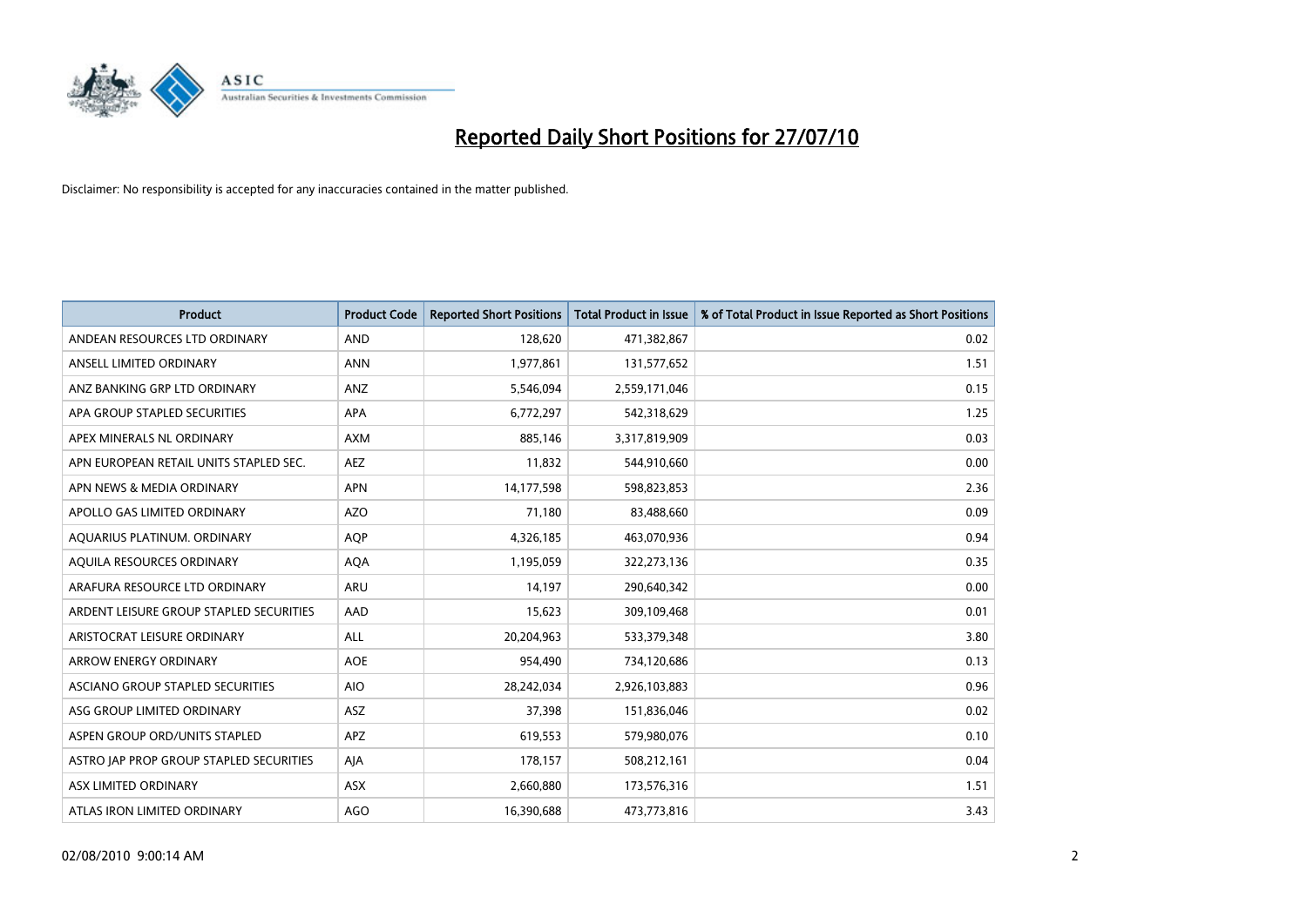

| <b>Product</b>                       | <b>Product Code</b> | <b>Reported Short Positions</b> | <b>Total Product in Issue</b> | % of Total Product in Issue Reported as Short Positions |
|--------------------------------------|---------------------|---------------------------------|-------------------------------|---------------------------------------------------------|
| AUCKLAND INTERNATION ORDINARY        | <b>AIA</b>          | 54                              | 1,310,392,831                 | 0.00                                                    |
| AURORA OIL & GAS ORDINARY            | <b>AUT</b>          | 465,301                         | 253,683,676                   | 0.19                                                    |
| AUROX RESOURCES ORDINARY             | AXO                 | $\overline{2}$                  | 196,044,413                   | 0.00                                                    |
| AUSDRILL LIMITED ORDINARY            | <b>ASL</b>          | 100,470                         | 254,290,140                   | 0.03                                                    |
| AUSENCO LIMITED ORDINARY             | AAX                 | 4,553,855                       | 122,427,576                   | 3.73                                                    |
| <b>AUSTAL LIMITED ORDINARY</b>       | ASB                 | 249,046                         | 188,069,638                   | 0.12                                                    |
| AUSTAR UNITED ORDINARY               | <b>AUN</b>          | 17,333,514                      | 1,260,030,198                 | 1.38                                                    |
| AUSTBROKERS HOLDINGS ORDINARY        | <b>AUB</b>          | $\overline{2}$                  | 52,736,987                    | 0.00                                                    |
| AUSTEREO GROUP LTD. ORDINARY         | <b>AEO</b>          | 109,697                         | 344,798,708                   | 0.03                                                    |
| AUSTIN ENGINEERING ORDINARY          | ANG                 | 9,216                           | 69,414,403                    | 0.01                                                    |
| AUSTRALAND PROPERTY STAPLED SECURITY | <b>ALZ</b>          | 229,271                         | 576,837,197                   | 0.04                                                    |
| AUSTRALIAN AGRICULT, ORDINARY        | AAC                 | 4,605,350                       | 264,264,459                   | 1.72                                                    |
| <b>AUSTRALIAN EDUCATION UNITS</b>    | <b>AEU</b>          | 625,000                         | 134,973,383                   | 0.46                                                    |
| AUSTRALIAN INFRASTR. UNITS/ORDINARY  | <b>AIX</b>          | 515,957                         | 620,733,944                   | 0.07                                                    |
| AUSTRALIAN MINES LTD ORDINARY        | <b>AUZ</b>          | 1,400,000                       | 6,981,662,168                 | 0.02                                                    |
| AUSTRALIAN PHARM. ORDINARY           | API                 | 452,031                         | 488,115,883                   | 0.09                                                    |
| AUTOMOTIVE HOLDINGS ORDINARY         | AHE                 | 33,265                          | 225,731,300                   | 0.01                                                    |
| AVEXA LIMITED ORDINARY               | <b>AVX</b>          | 243,657                         | 847,688,779                   | 0.03                                                    |
| AVOCA RESOURCES ORDINARY             | <b>AVO</b>          | 12,343,315                      | 290,592,011                   | 4.24                                                    |
| AWB LIMITED ORDINARY                 | AWB                 | 10,235,776                      | 817,304,356                   | 1.25                                                    |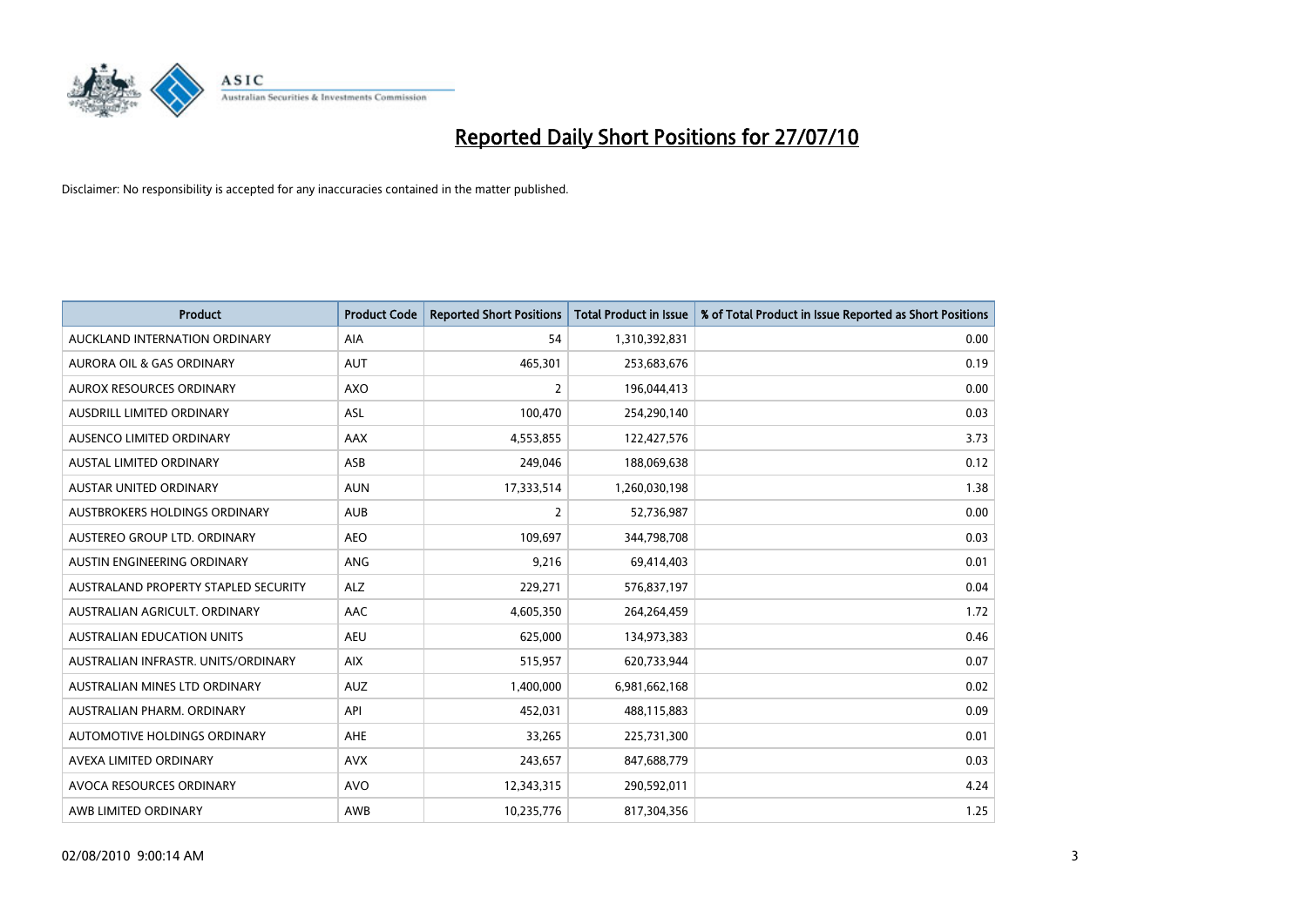

| <b>Product</b>                       | <b>Product Code</b> | <b>Reported Short Positions</b> | <b>Total Product in Issue</b> | % of Total Product in Issue Reported as Short Positions |
|--------------------------------------|---------------------|---------------------------------|-------------------------------|---------------------------------------------------------|
| AWE LIMITED ORDINARY                 | <b>AWE</b>          | 373,657                         | 521,871,941                   | 0.06                                                    |
| AXA ASIA PACIFIC ORDINARY            | <b>AXA</b>          | 309,277                         | 2,067,095,545                 | 0.00                                                    |
| BANK OF QUEENSLAND. ORDINARY         | <b>BOO</b>          | 467,988                         | 215,681,127                   | 0.23                                                    |
| BANNERMAN RESOURCES ORDINARY         | <b>BMN</b>          | 301,126                         | 201,710,934                   | 0.15                                                    |
| <b>BASS STRAIT OIL CO ORDINARY</b>   | <b>BAS</b>          | 1,482                           | 291,030,250                   | 0.00                                                    |
| <b>BATAVIA MINING ORDINARY</b>       | <b>BTV</b>          | 2,500                           | 153,032,145                   | 0.00                                                    |
| <b>BAUXITE RESOURCE LTD ORDINARY</b> | <b>BAU</b>          | 44,797                          | 234,379,896                   | 0.02                                                    |
| BEACH ENERGY LIMITED ORDINARY        | <b>BPT</b>          | 3,256,395                       | 1,092,548,972                 | 0.30                                                    |
| BENDIGO AND ADELAIDE ORDINARY        | <b>BEN</b>          | 3,354,961                       | 354,475,517                   | 0.95                                                    |
| <b>BENDIGO MINING LTD ORDINARY</b>   | <b>BDG</b>          | 3,783,029                       | 509,712,735                   | 0.74                                                    |
| BERKELEY RESOURCES ORDINARY          | <b>BKY</b>          | 6,245                           | 136,090,319                   | 0.00                                                    |
| <b>BHP BILLITON LIMITED ORDINARY</b> | <b>BHP</b>          | 37,074,487                      | 3,356,081,497                 | 1.05                                                    |
| <b>BILLABONG ORDINARY</b>            | <b>BBG</b>          | 7,837,066                       | 253,122,552                   | 3.11                                                    |
| <b>BIOTA HOLDINGS ORDINARY</b>       | <b>BTA</b>          | 1,340,444                       | 179,244,153                   | 0.75                                                    |
| <b>BISALLOY STEEL ORDINARY</b>       | <b>BIS</b>          | 84.480                          | 216,455,965                   | 0.04                                                    |
| BKI INVESTMENT LTD ORDINARY          | BKI                 | 508                             | 418,566,158                   | 0.00                                                    |
| <b>BLACKTHORN RESOURCES ORDINARY</b> | <b>BTR</b>          | 35,848                          | 106,885,300                   | 0.03                                                    |
| BLUESCOPE STEEL LTD ORDINARY         | <b>BSL</b>          | 14,401,852                      | 1,823,322,017                 | 0.77                                                    |
| <b>BOART LONGYEAR ORDINARY</b>       | <b>BLY</b>          | 2,952,954                       | 461,163,412                   | 0.63                                                    |
| <b>BOOM LOGISTICS ORDINARY</b>       | <b>BOL</b>          | 337,999                         | 460,795,156                   | 0.07                                                    |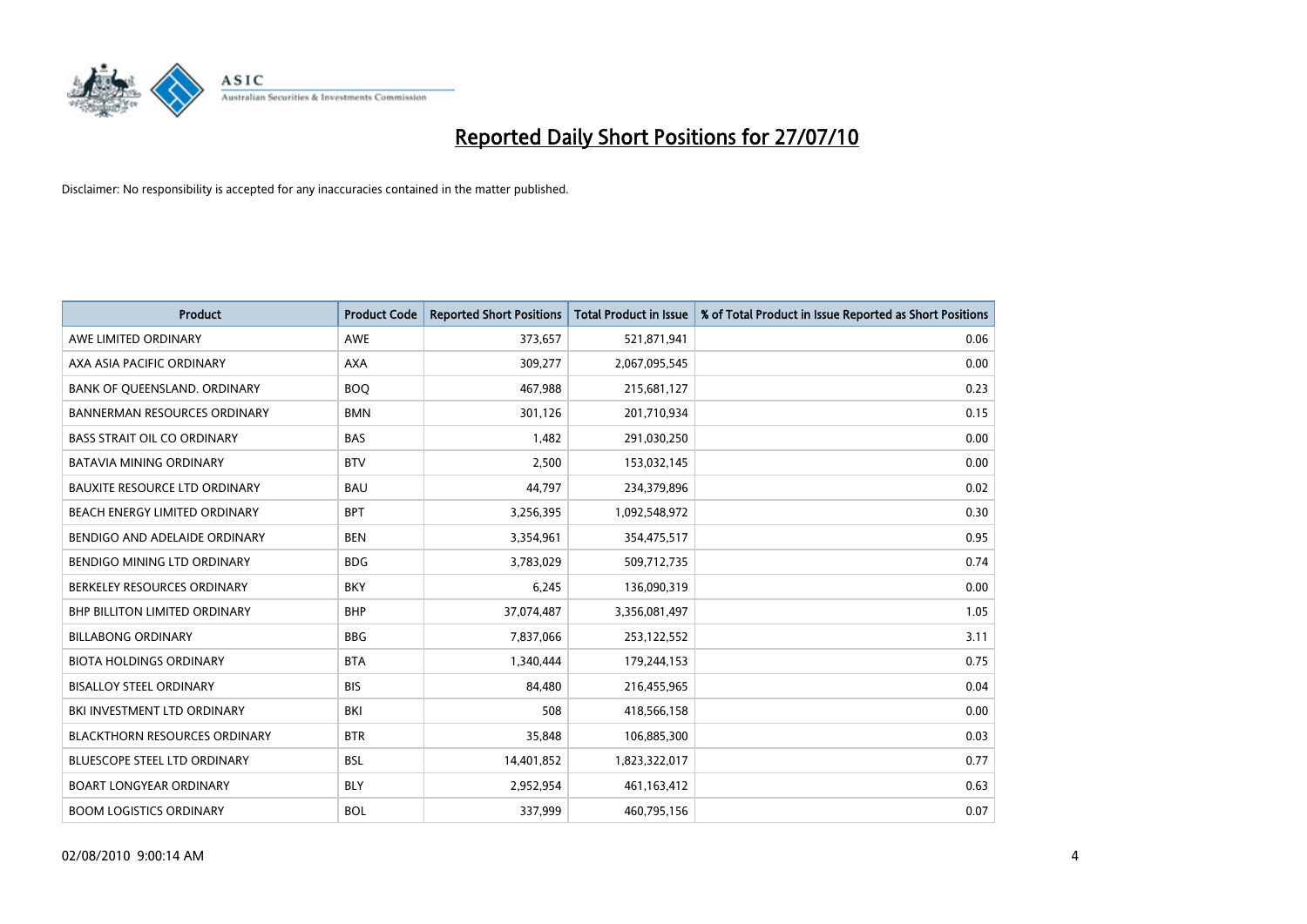

| <b>Product</b>                           | <b>Product Code</b> | <b>Reported Short Positions</b> | Total Product in Issue | % of Total Product in Issue Reported as Short Positions |
|------------------------------------------|---------------------|---------------------------------|------------------------|---------------------------------------------------------|
| BORAL LIMITED, ORDINARY                  | <b>BLD</b>          | 20,855,899                      | 667,285,171            | 3.07                                                    |
| BOTSWANA METALS LTD ORDINARY             | <b>BML</b>          | 7,000                           | 106,087,760            | 0.01                                                    |
| <b>BOW ENERGY LIMITED ORDINARY</b>       | <b>BOW</b>          | 3,252,147                       | 280,607,187            | 1.16                                                    |
| <b>BRADKEN LIMITED ORDINARY</b>          | <b>BKN</b>          | 554,266                         | 138,747,494            | 0.40                                                    |
| <b>BRAMBLES LIMITED ORDINARY</b>         | <b>BXB</b>          | 10,670,822                      | 1,422,229,707          | 0.73                                                    |
| <b>BRAVURA SOLUTIONS ORDINARY</b>        | <b>BVA</b>          | 1,252,779                       | 648,127,461            | 0.19                                                    |
| BREVILLE GROUP LTD ORDINARY              | <b>BRG</b>          | 2,740                           | 129,515,322            | 0.00                                                    |
| <b>BRICKWORKS LIMITED ORDINARY</b>       | <b>BKW</b>          | 9,300                           | 147,235,904            | 0.01                                                    |
| <b>BROCKMAN RESOURCES ORDINARY</b>       | <b>BRM</b>          | 182,787                         | 141,488,151            | 0.11                                                    |
| BT INVESTMENT MNGMNT ORDINARY            | <b>BTT</b>          | 554,650                         | 160,000,000            | 0.35                                                    |
| <b>BUNNINGS WAREHOUSE ORDINARY UNITS</b> | <b>BWP</b>          | 417,265                         | 420,711,773            | 0.10                                                    |
| <b>BURU ENERGY ORDINARY</b>              | <b>BRU</b>          | 171,612                         | 182,769,813            | 0.09                                                    |
| CABCHARGE AUSTRALIA ORDINARY             | CAB                 | 2,177,965                       | 120,437,014            | 1.80                                                    |
| <b>CALTEX AUSTRALIA ORDINARY</b>         | <b>CTX</b>          | 7,471,256                       | 270,000,000            | 2.76                                                    |
| <b>CAMPBELL BROTHERS ORDINARY</b>        | CPB                 | 411,628                         | 63,517,495             | 0.66                                                    |
| CAPE LAMBERT RES LTD ORDINARY            | <b>CFE</b>          | 426,144                         | 593,166,467            | 0.07                                                    |
| <b>CARBON ENERGY ORDINARY</b>            | <b>CNX</b>          | 596,437                         | 609,497,650            | 0.09                                                    |
| CARDNO LIMITED ORDINARY                  | CDD                 | 433,150                         | 90,510,461             | 0.48                                                    |
| CARNARVON PETROLEUM ORDINARY             | <b>CVN</b>          | 1,054,797                       | 686,759,634            | 0.15                                                    |
| CARNEGIE WAVE ENERGY ORDINARY            | <b>CWE</b>          | 83,000                          | 565,237,627            | 0.01                                                    |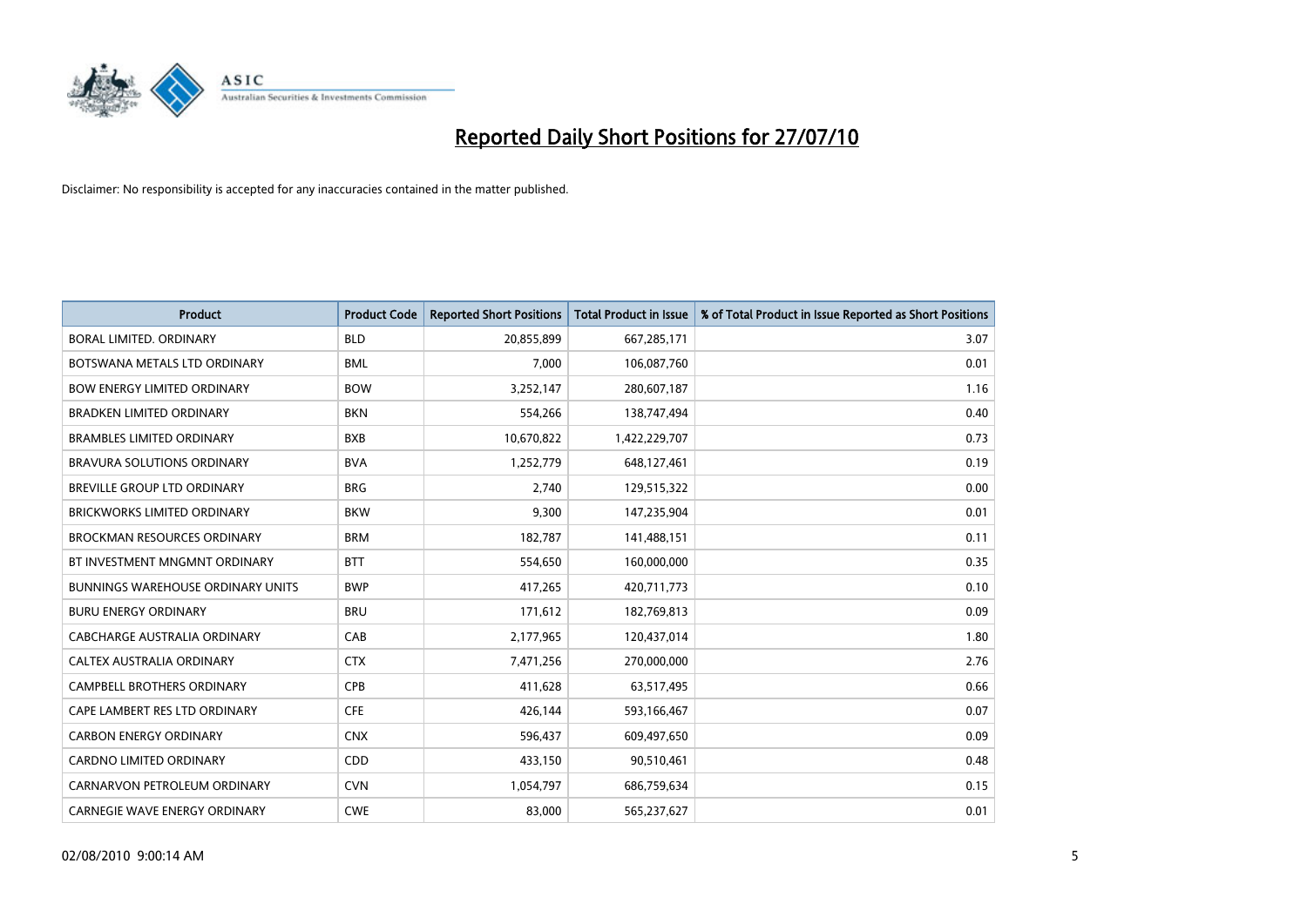

| <b>Product</b>                                | <b>Product Code</b> | <b>Reported Short Positions</b> | <b>Total Product in Issue</b> | % of Total Product in Issue Reported as Short Positions |
|-----------------------------------------------|---------------------|---------------------------------|-------------------------------|---------------------------------------------------------|
| <b>CARPATHIAN RESOURCES ORDINARY</b>          | <b>CPN</b>          | 75.000                          | 265,533,501                   | 0.03                                                    |
| CARPENTARIA EXP. LTD ORDINARY                 | CAP                 | 9,777                           | 93,821,301                    | 0.01                                                    |
| CARSALES.COM LTD ORDINARY                     | <b>CRZ</b>          | 1,221,632                       | 232,490,800                   | 0.52                                                    |
| CASH CONVERTERS ORD/DIV ACCESS                | CCV                 | 33,407                          | 379,761,025                   | 0.00                                                    |
| <b>CASPIAN OIL &amp; GAS ORDINARY</b>         | <b>CIG</b>          | 50,000                          | 1,331,500,513                 | 0.00                                                    |
| CATALPA RESOURCES ORDINARY                    | CAH                 | 44,761                          | 162,749,311                   | 0.02                                                    |
| <b>CEC GROUP LIMITED ORDINARY</b>             | <b>CEG</b>          | 1,750                           | 79,662,662                    | 0.00                                                    |
| <b>CELLNET GROUP ORDINARY</b>                 | <b>CLT</b>          | 1,342                           | 73,472,079                    | 0.00                                                    |
| <b>CENTENNIAL COAL ORDINARY</b>               | <b>CEY</b>          | 7,189,915                       | 395,028,737                   | 1.81                                                    |
| CENTRAL PETROLEUM ORDINARY                    | <b>CTP</b>          | 11,455                          | 907,291,115                   | 0.00                                                    |
| CENTRO PROPERTIES UNITS/ORD STAPLED           | <b>CNP</b>          | 323,831                         | 972,414,514                   | 0.03                                                    |
| <b>CENTRO RETAIL GROUP STAPLED SECURITIES</b> | <b>CER</b>          | 641,516                         | 2,286,399,424                 | 0.03                                                    |
| <b>CERAMIC FUEL CELLS ORDINARY</b>            | <b>CFU</b>          | 176,513                         | 1,029,873,280                 | 0.02                                                    |
| <b>CFS RETAIL PROPERTY UNITS</b>              | <b>CFX</b>          | 65,936,016                      | 2,510,727,671                 | 2.62                                                    |
| <b>CGA MINING LIMITED ORDINARY</b>            | CGX                 | 155                             | 331,294,976                   | 0.00                                                    |
| <b>CHALLENGER DIV.PRO. STAPLED UNITS</b>      | <b>CDI</b>          | 50,694                          | 913,426,007                   | 0.00                                                    |
| CHALLENGER F.S.G.LTD ORDINARY                 | <b>CGF</b>          | 12,535,978                      | 499,623,232                   | 2.52                                                    |
| CHALLENGER INFRAST. STAPLED UNITS             | <b>CIF</b>          | 73,901                          | 318,569,798                   | 0.02                                                    |
| <b>CHANDLER MACLEOD LTD ORDINARY</b>          | <b>CMG</b>          | 11,970                          | 421,812,960                   | 0.00                                                    |
| CHARTER HALL GROUP STAPLED US PROHIBIT.       | <b>CHC</b>          | 671,729                         | 1,212,723,832                 | 0.05                                                    |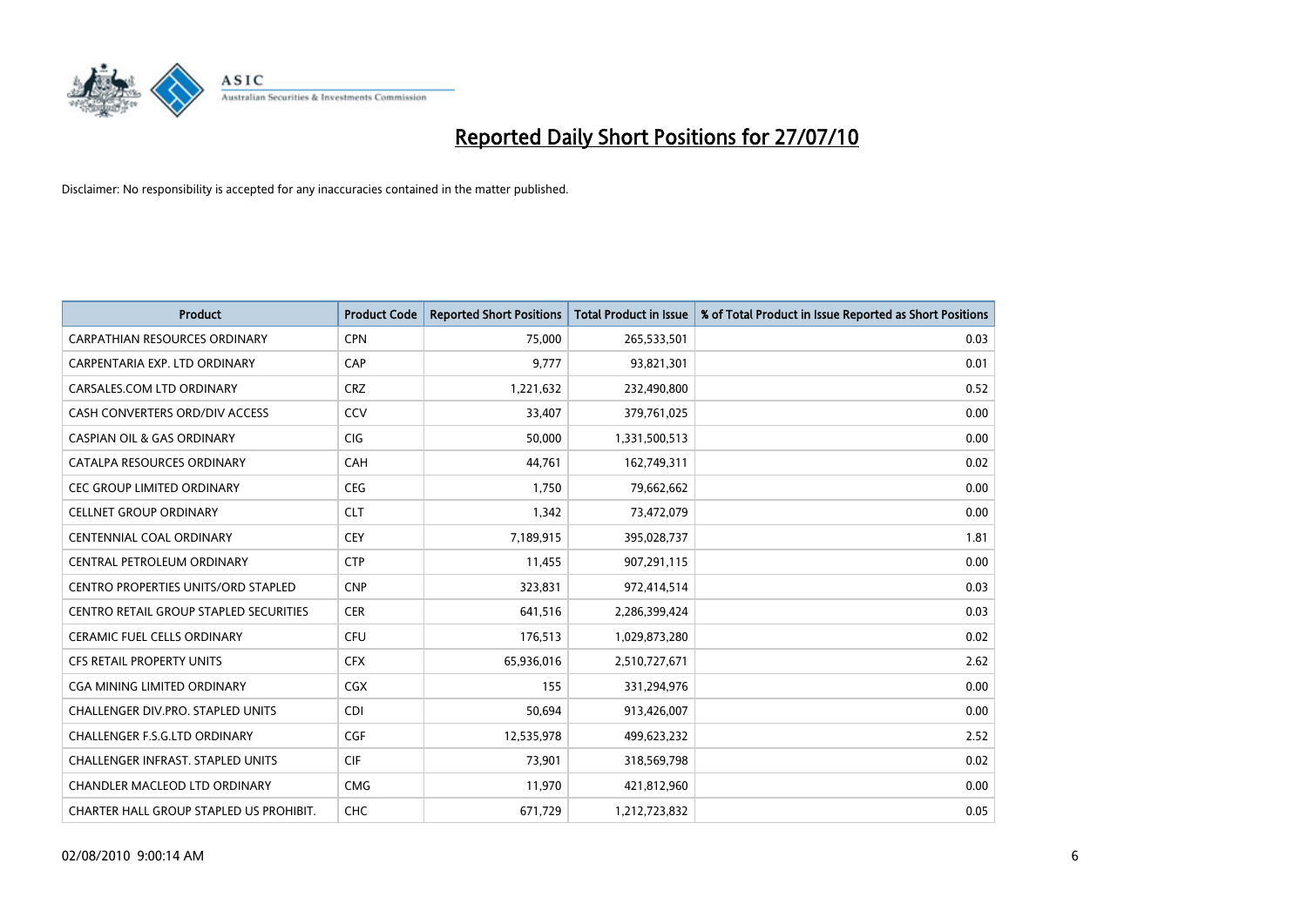

| <b>Product</b>                          | <b>Product Code</b> | <b>Reported Short Positions</b> | Total Product in Issue | % of Total Product in Issue Reported as Short Positions |
|-----------------------------------------|---------------------|---------------------------------|------------------------|---------------------------------------------------------|
| <b>CHARTER HALL OFFICE UNIT</b>         | CQO                 | 2,693,563                       | 4,872,354,215          | 0.04                                                    |
| <b>CHARTER HALL RETAIL UNITS</b>        | <b>COR</b>          | 4,274,153                       | 1,505,216,260          | 0.28                                                    |
| CHEMGENEX PHARMACEUT ORDINARY           | <b>CXS</b>          | 221,509                         | 283,348,870            | 0.08                                                    |
| CITADEL RESOURCE GRP ORDINARY           | CGG                 | 2,954,429                       | 2,328,228,842          | 0.12                                                    |
| CITIGOLD CORP LTD ORDINARY              | <b>CTO</b>          | 2,098,686                       | 908,565,634            | 0.23                                                    |
| CLINUVEL PHARMACEUT, ORDINARY           | CUV                 | 41,277                          | 303,188,665            | 0.01                                                    |
| <b>CLOUGH LIMITED ORDINARY</b>          | <b>CLO</b>          | 849,827                         | 768,776,269            | 0.10                                                    |
| <b>COAL &amp; ALLIED ORDINARY</b>       | <b>CNA</b>          | 5,483                           | 86,584,735             | 0.01                                                    |
| COAL OF AFRICA LTD ORDINARY             | <b>CZA</b>          | 902,901                         | 530,514,663            | 0.17                                                    |
| <b>COALSPUR MINES LTD ORDINARY</b>      | <b>CPL</b>          | 31,174                          | 363,553,134            | 0.01                                                    |
| COCA-COLA AMATIL ORDINARY               | <b>CCL</b>          | 5,390,504                       | 754,589,169            | 0.71                                                    |
| <b>COCHLEAR LIMITED ORDINARY</b>        | <b>COH</b>          | 1,360,713                       | 56,543,401             | 2.40                                                    |
| <b>COEUR D'ALENE MINES. CDI 1:1</b>     | <b>CXC</b>          | 3,210                           | 4,434,254              | 0.07                                                    |
| <b>COFFEY INTERNATIONAL ORDINARY</b>    | COF                 | 40,793                          | 129,035,760            | 0.02                                                    |
| COMMONWEALTH BANK, ORDINARY             | <b>CBA</b>          | 13,126,985                      | 1,548,737,374          | 0.84                                                    |
| <b>COMMONWEALTH PROP ORDINARY UNITS</b> | <b>CPA</b>          | 25,719,132                      | 2,012,803,230          | 1.28                                                    |
| <b>COMPASS RESOURCES ORDINARY</b>       | <b>CMR</b>          | 101,480                         | 147,402,920            | 0.07                                                    |
| COMPUTERSHARE LTD ORDINARY              | <b>CPU</b>          | 2,997,634                       | 555,664,059            | 0.52                                                    |
| <b>CONNECTEAST GROUP STAPLED</b>        | <b>CEU</b>          | 28,850,538                      | 3,940,145,951          | 0.74                                                    |
| CONQUEST MINING ORDINARY                | <b>COT</b>          | 758,038                         | 353,151,103            | 0.21                                                    |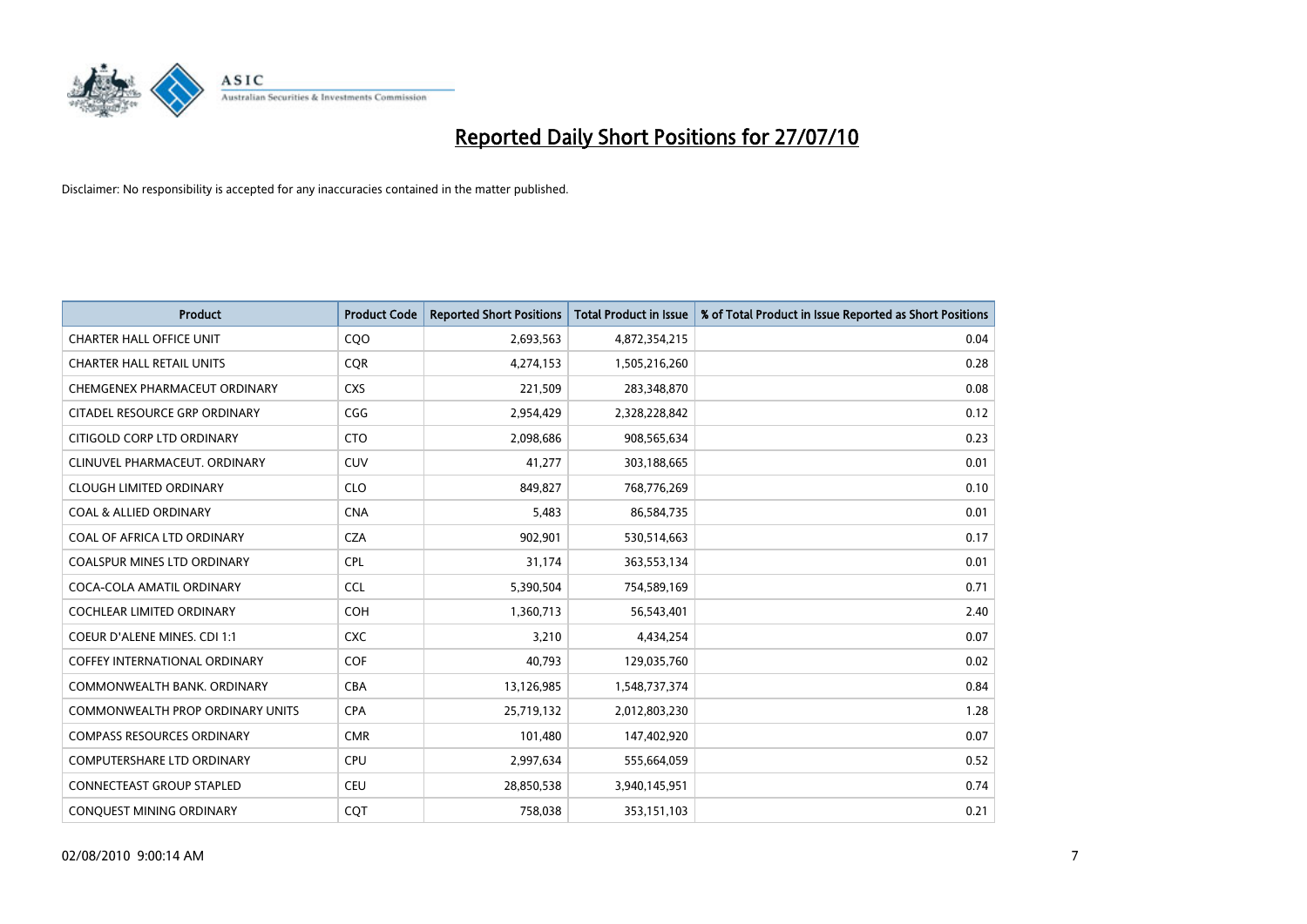

| <b>Product</b>                           | <b>Product Code</b> | <b>Reported Short Positions</b> | <b>Total Product in Issue</b> | % of Total Product in Issue Reported as Short Positions |
|------------------------------------------|---------------------|---------------------------------|-------------------------------|---------------------------------------------------------|
| CONSOLIDATED MEDIA, ORDINARY             | <b>CMI</b>          | 5,696,550                       | 620,709,233                   | 0.92                                                    |
| CONTANGO MICROCAP ORDINARY               | <b>CTN</b>          | 7,500                           | 150,088,688                   | 0.00                                                    |
| <b>COOPER ENERGY LTD ORDINARY</b>        | <b>COE</b>          | 17,908                          | 292,576,001                   | 0.01                                                    |
| COPPER STRIKE LTD ORDINARY               | <b>CSE</b>          | 714                             | 116,455,571                   | 0.00                                                    |
| <b>CORPORATE EXPRESS ORDINARY</b>        | <b>CXP</b>          | 24,615                          | 169,366,966                   | 0.02                                                    |
| <b>COUNT FINANCIAL ORDINARY</b>          | COU                 | 1,500,502                       | 258,835,269                   | 0.58                                                    |
| <b>CRANE GROUP LIMITED ORDINARY</b>      | <b>CRG</b>          | 4,480,251                       | 78,286,427                    | 5.73                                                    |
| <b>CROMWELL GROUP STAPLED SECURITIES</b> | <b>CMW</b>          | 106,982                         | 879,834,934                   | 0.01                                                    |
| <b>CROWN LIMITED ORDINARY</b>            | <b>CWN</b>          | 5,611,433                       | 753,555,290                   | 0.73                                                    |
| <b>CSG LIMITED ORDINARY</b>              | CSV                 | 119,590                         | 242,465,695                   | 0.05                                                    |
| <b>CSL LIMITED ORDINARY</b>              | <b>CSL</b>          | 15,274,948                      | 549,694,167                   | 2.74                                                    |
| <b>CSR LIMITED ORDINARY</b>              | <b>CSR</b>          | 10,270,193                      | 1,514,920,814                 | 0.66                                                    |
| <b>CUDECO LIMITED ORDINARY</b>           | CDU                 | 756,158                         | 137,285,632                   | 0.54                                                    |
| <b>CUSTOMERS LIMITED ORDINARY</b>        | <b>CUS</b>          | 120,386                         | 135,521,531                   | 0.09                                                    |
| DART ENERGY LTD DEFERRED SETTLEMENT      | <b>DTE</b>          | 11,588,159                      | 367,251,256                   | 3.16                                                    |
| DAVID JONES LIMITED ORDINARY             | <b>DIS</b>          | 17,904,655                      | 510,945,759                   | 3.46                                                    |
| DECMIL GROUP LIMITED ORDINARY            | <b>DCG</b>          | 19,297                          | 123,654,568                   | 0.01                                                    |
| DEEP YELLOW LIMITED ORDINARY             | <b>DYL</b>          | 55,973                          | 1,125,814,458                 | 0.00                                                    |
| DEVINE LIMITED ORDINARY                  | <b>DVN</b>          | 1,000                           | 634,918,223                   | 0.00                                                    |
| DEXUS PROPERTY GROUP STAPLED UNITS       | <b>DXS</b>          | 10,549,349                      | 4,820,821,799                 | 0.22                                                    |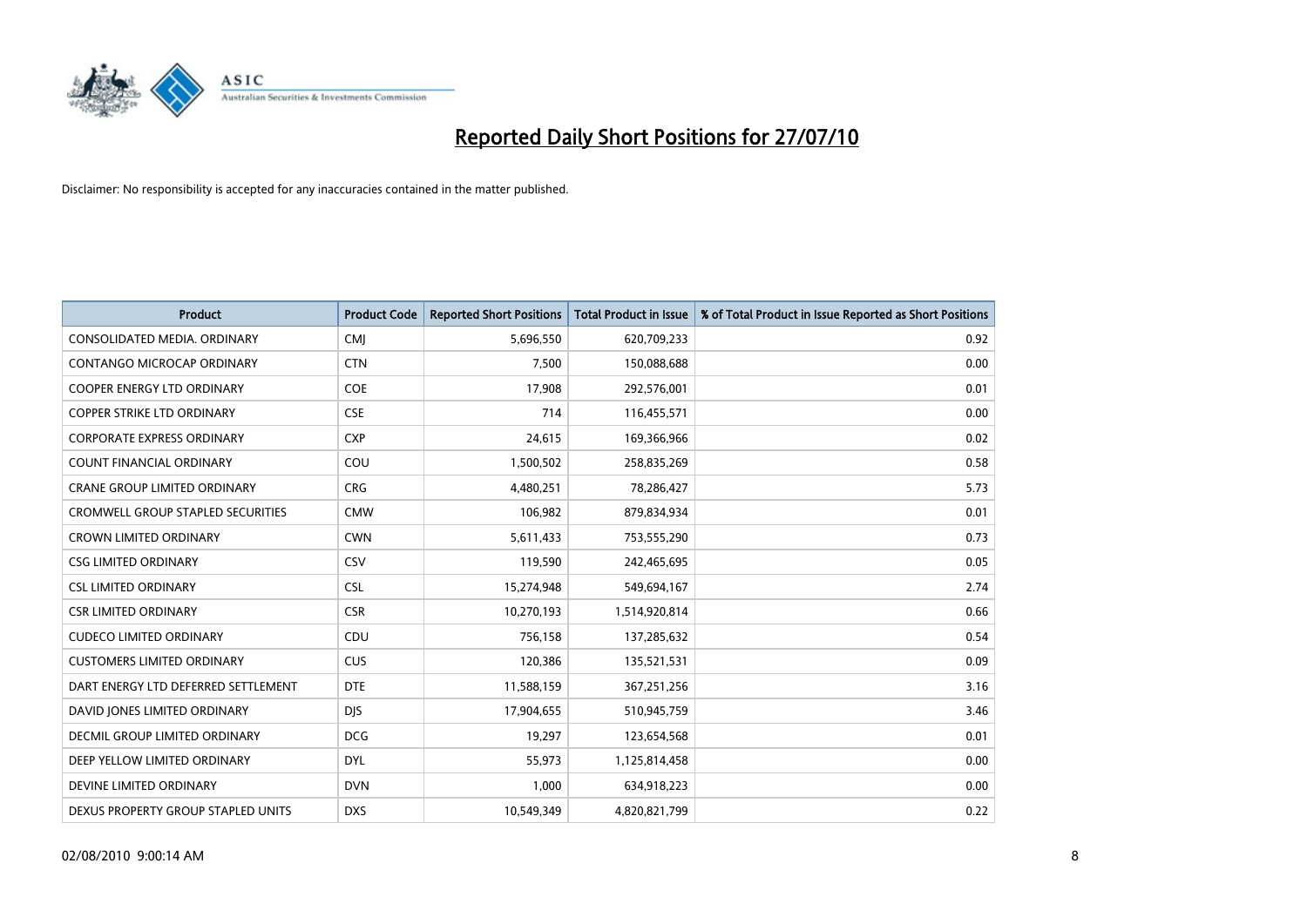

| <b>Product</b>                            | <b>Product Code</b> | <b>Reported Short Positions</b> | <b>Total Product in Issue</b> | % of Total Product in Issue Reported as Short Positions |
|-------------------------------------------|---------------------|---------------------------------|-------------------------------|---------------------------------------------------------|
| DIERRIWARRH ORDINARY                      | <b>DIW</b>          | 700                             | 212,420,146                   | 0.00                                                    |
| <b>DOMINION MINING ORDINARY</b>           | <b>DOM</b>          | 449,953                         | 103,327,059                   | 0.43                                                    |
| DOMINO PIZZA ENTERPR ORDINARY             | <b>DMP</b>          | 2                               | 68,280,174                    | 0.00                                                    |
| DOWNER EDI LIMITED ORDINARY               | <b>DOW</b>          | 2,221,047                       | 336,582,351                   | 0.67                                                    |
| DUET GROUP STAPLED US PROHIBIT.           | <b>DUE</b>          | 45,540                          | 870,559,400                   | 0.00                                                    |
| DULUXGROUP LIMITED ORDINARY               | <b>DLX</b>          | 423,148                         | 366,038,208                   | 0.10                                                    |
| <b>EASTERN STAR GAS ORDINARY</b>          | ESG                 | 6,179,658                       | 872,224,422                   | 0.70                                                    |
| EDT RETAIL TRUST UNITS                    | <b>EDT</b>          | 954,424                         | 4,700,290,868                 | 0.02                                                    |
| <b>ELDERS LIMITED ORDINARY</b>            | <b>ELD</b>          | 11,805,507                      | 448,598,480                   | 2.62                                                    |
| ELDORADO GOLD CORP CDI 1:1                | EAU                 | 49.078                          | 22,388,646                    | 0.22                                                    |
| ELIXIR PETROLEUM LTD ORDINARY             | <b>EXR</b>          | 324,400                         | 188,988,472                   | 0.17                                                    |
| <b>EMECO HOLDINGS ORDINARY</b>            | <b>EHL</b>          | 3,146,483                       | 631,237,586                   | 0.50                                                    |
| ENERGY RESOURCES ORDINARY 'A'             | ERA                 | 152,391                         | 190,737,934                   | 0.08                                                    |
| <b>ENERGY WORLD CORPOR, ORDINARY</b>      | <b>EWC</b>          | 7,014,929                       | 1,561,166,672                 | 0.44                                                    |
| <b>ENTEK ENERGY LTD ORDINARY</b>          | <b>ETE</b>          | 489.903                         | 225,192,535                   | 0.22                                                    |
| <b>ENTELLECT SOLUTIONS ORDINARY</b>       | <b>ESN</b>          | 464,050                         | 1,740,334,200                 | 0.03                                                    |
| ENVESTRA LIMITED ORDINARY                 | <b>ENV</b>          | 1,148,108                       | 1,386,827,962                 | 0.08                                                    |
| EQUINOX MINERALS LTD CHESS DEPOSITARY INT | EON                 | 8,526,643                       | 707,734,878                   | 1.20                                                    |
| <b>EVEREST FINANCIAL ORDINARY</b>         | EFG                 | 4,300                           | 251,442,316                   | 0.00                                                    |
| EXTRACT RESOURCES ORDINARY                | <b>EXT</b>          | 1,846,501                       | 243,252,298                   | 0.75                                                    |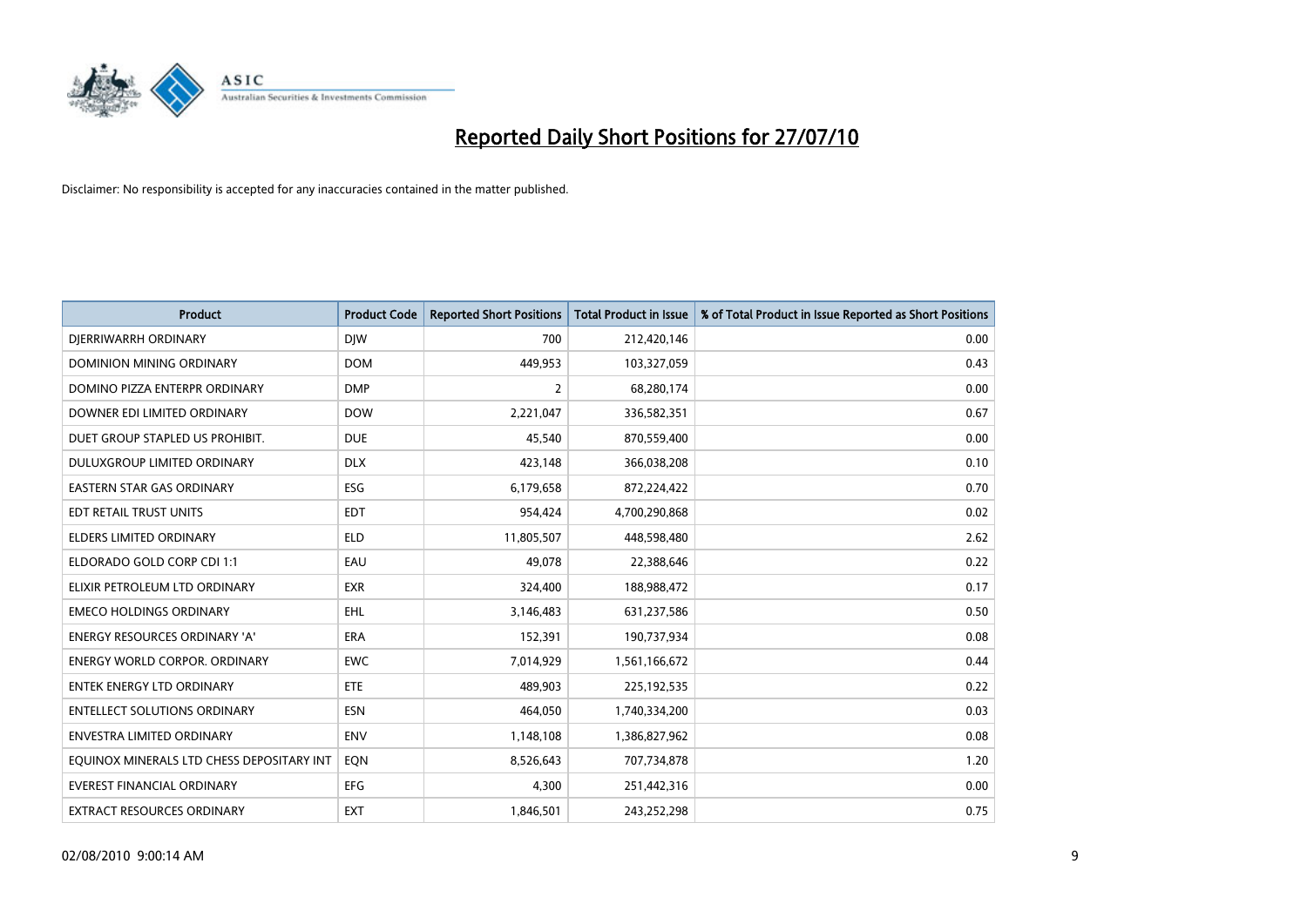

| <b>Product</b>                        | <b>Product Code</b> | <b>Reported Short Positions</b> | Total Product in Issue | % of Total Product in Issue Reported as Short Positions |
|---------------------------------------|---------------------|---------------------------------|------------------------|---------------------------------------------------------|
| FAIRFAX MEDIA LTD ORDINARY            | <b>FXJ</b>          | 295,735,934                     | 2,351,955,725          | 12.54                                                   |
| FANTASTIC HOLDINGS ORDINARY           | <b>FAN</b>          | 3,000                           | 102,669,351            | 0.00                                                    |
| <b>FERRAUS LIMITED ORDINARY</b>       | <b>FRS</b>          | 370                             | 202,695,137            | 0.00                                                    |
| FISHER & PAYKEL APP. ORDINARY         | <b>FPA</b>          | 9,354,802                       | 724,235,162            | 1.29                                                    |
| FISHER & PAYKEL H. ORDINARY           | <b>FPH</b>          | 1,543,518                       | 517,418,502            | 0.30                                                    |
| FKP PROPERTY GROUP STAPLED SECURITIES | <b>FKP</b>          | 5,238,725                       | 1,166,821,398          | 0.44                                                    |
| FLEETWOOD CORP ORDINARY               | <b>FWD</b>          | 69,214                          | 53,967,182             | 0.13                                                    |
| FLETCHER BUILDING ORDINARY            | <b>FBU</b>          | 326,248                         | 606,946,993            | 0.05                                                    |
| FLEXIGROUP LIMITED ORDINARY           | <b>FXL</b>          | 227,928                         | 270,818,164            | 0.08                                                    |
| <b>FLIGHT CENTRE ORDINARY</b>         | <b>FLT</b>          | 2,606,097                       | 99,780,631             | 2.61                                                    |
| <b>FLINDERS MINES LTD ORDINARY</b>    | <b>FMS</b>          | 20,771,785                      | 1,820,149,571          | 1.15                                                    |
| FORTE ENERGY NL ORDINARY              | <b>FTE</b>          | 2,658,986                       | 580,658,031            | 0.46                                                    |
| FORTESCUE METALS GRP ORDINARY         | <b>FMG</b>          | 28,327,863                      | 3,107,296,345          | 0.88                                                    |
| <b>FOSTER'S GROUP ORDINARY</b>        | FGL                 | 10,385,274                      | 1,930,432,682          | 0.52                                                    |
| FTD CORPORATION ORDINARY              | <b>FTD</b>          | 8,088                           | 100,421,069            | 0.01                                                    |
| <b>FUNTASTIC LIMITED ORDINARY</b>     | <b>FUN</b>          | 322,528                         | 340,997,682            | 0.09                                                    |
| <b>G.U.D. HOLDINGS ORDINARY</b>       | GUD                 | 401,773                         | 65,885,213             | 0.61                                                    |
| <b>GALAXY RESOURCES ORDINARY</b>      | <b>GXY</b>          | 44,619                          | 190,553,358            | 0.02                                                    |
| <b>GEODYNAMICS LIMITED ORDINARY</b>   | GDY                 | 443,063                         | 292,840,219            | 0.15                                                    |
| <b>GINDALBIE METALS LTD ORDINARY</b>  | <b>GBG</b>          | 9,131,997                       | 849,478,099            | 1.07                                                    |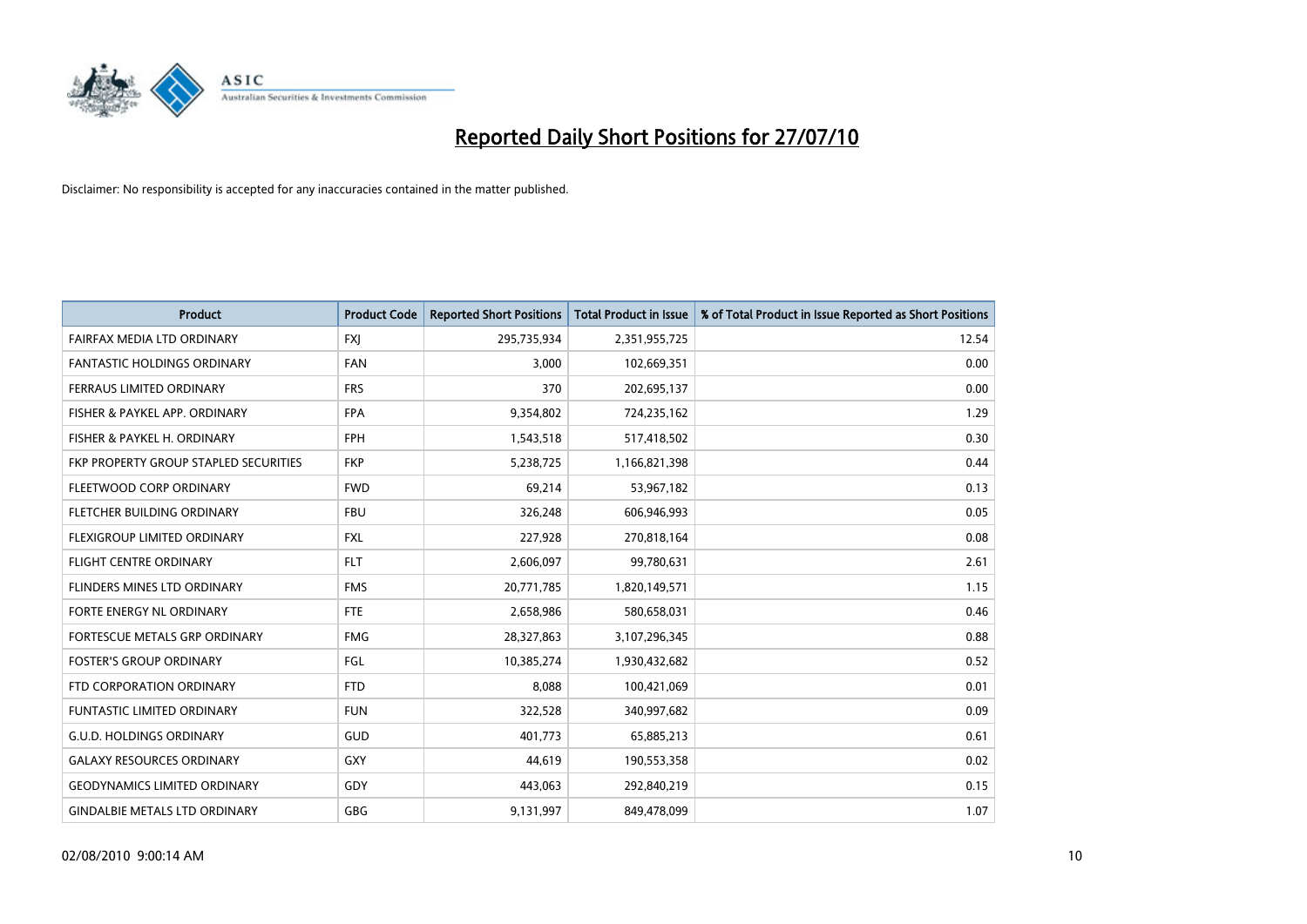

| <b>Product</b>                                   | <b>Product Code</b> | <b>Reported Short Positions</b> | Total Product in Issue | % of Total Product in Issue Reported as Short Positions |
|--------------------------------------------------|---------------------|---------------------------------|------------------------|---------------------------------------------------------|
| <b>GIRALIA RESOURCES NL ORDINARY</b>             | GIR                 | 421,234                         | 178,310,170            | 0.23                                                    |
| <b>GLOBAL MINING ORDINARY</b>                    | <b>GMI</b>          | 8,951                           | 199,725,607            | 0.00                                                    |
| <b>GLOUCESTER COAL ORDINARY</b>                  | GCL                 | 258,592                         | 81,962,133             | 0.32                                                    |
| <b>GME RESOURCES LTD ORDINARY</b>                | <b>GME</b>          | 800                             | 302,352,750            | 0.00                                                    |
| <b>GOLDEN GATE PETROL ORDINARY</b>               | GGP                 | 11,538                          | 975,826,623            | 0.00                                                    |
| <b>GOLDEN WEST RESOURCE ORDINARY</b>             | <b>GWR</b>          | 1,617                           | 164,606,127            | 0.00                                                    |
| <b>GOODMAN FIELDER, ORDINARY</b>                 | <b>GFF</b>          | 3,167,677                       | 1,380,386,438          | 0.24                                                    |
| <b>GOODMAN GROUP STAPLED US PROHIBIT.</b>        | <b>GMG</b>          | 6,081,608                       | 6,369,751,394          | 0.08                                                    |
| <b>GPT GROUP STAPLED SEC.</b>                    | <b>GPT</b>          | 15,470,318                      | 1,855,529,431          | 0.82                                                    |
| <b>GRAINCORP LIMITED A CLASS ORDINARY</b>        | <b>GNC</b>          | 4,924,376                       | 198,318,900            | 2.49                                                    |
| <b>GRANGE RESOURCES. ORDINARY</b>                | <b>GRR</b>          | 1,478,000                       | 1,151,778,896          | 0.13                                                    |
| <b>GREAT SOUTHERN LTD ORDINARY</b>               | GTP                 | 4,908,484                       | 643,234,118            | 0.76                                                    |
| <b>GREENLAND MIN EN LTD ORDINARY</b>             | GGG                 | 42,900                          | 249,905,308            | 0.02                                                    |
| <b>GRYPHON MINERALS LTD ORDINARY</b>             | GRY                 | 185,111                         | 216,231,598            | 0.09                                                    |
| <b>GUINNESS PEAT GROUP. CHESS DEPOSITARY INT</b> | GPG                 | 55                              | 334,319,260            | 0.00                                                    |
| <b>GUNNS LIMITED ORDINARY</b>                    | <b>GNS</b>          | 10,402,637                      | 806,734,892            | 1.28                                                    |
| <b>GWA INTERNATIONAL ORDINARY</b>                | <b>GWT</b>          | 5,663,524                       | 301,102,514            | 1.88                                                    |
| <b>HARVEY NORMAN ORDINARY</b>                    | <b>HVN</b>          | 32,844,045                      | 1,062,316,784          | 3.09                                                    |
| HASTIE GROUP LIMITED ORDINARY                    | <b>HST</b>          | 121,152                         | 239,716,924            | 0.05                                                    |
| <b>HASTINGS DIVERSIFIED STAPLED SECURITY</b>     | <b>HDF</b>          | 378,467                         | 508,158,296            | 0.06                                                    |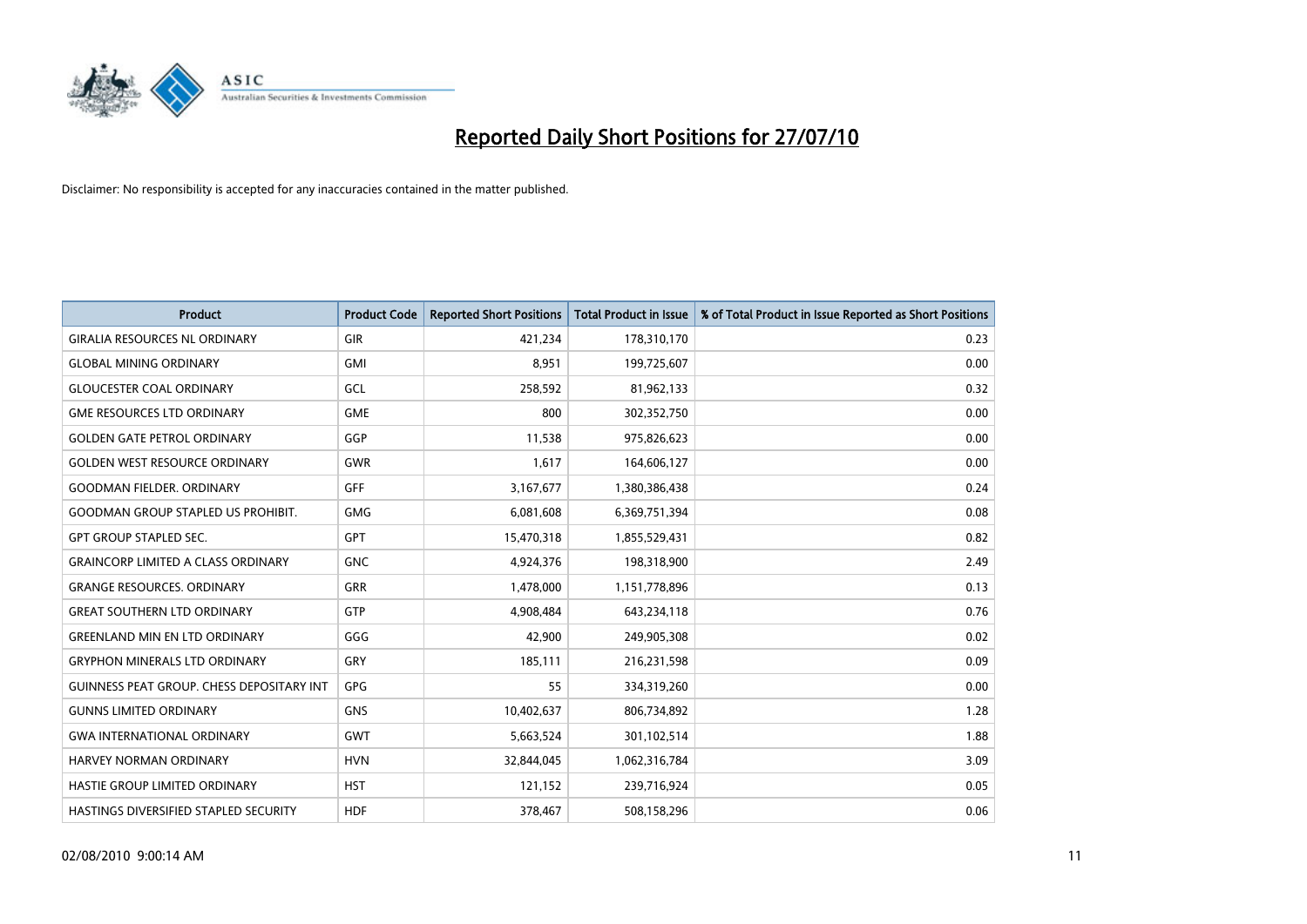

| <b>Product</b>                           | <b>Product Code</b> | <b>Reported Short Positions</b> | Total Product in Issue | % of Total Product in Issue Reported as Short Positions |
|------------------------------------------|---------------------|---------------------------------|------------------------|---------------------------------------------------------|
| <b>HEALTHSCOPE LIMITED ORDINARY</b>      | <b>HSP</b>          | 2,121,938                       | 317,335,186            | 0.67                                                    |
| <b>HEARTWARE INT INC CDI 35:1</b>        | <b>HIN</b>          | 272,008                         | 72,583,000             | 0.37                                                    |
| <b>HENDERSON GROUP CDI 1:1</b>           | <b>HGG</b>          | 6,156,996                       | 565,958,113            | 1.09                                                    |
| HFA HOLDINGS LIMITED ORDINARY            | <b>HFA</b>          | 1,820,937                       | 469,330,170            | 0.38                                                    |
| <b>HIGHLANDS PACIFIC ORDINARY</b>        | <b>HIG</b>          | 2,382,805                       | 669,062,148            | 0.36                                                    |
| HILLGROVE RES LTD ORDINARY               | <b>HGO</b>          | 60,680                          | 481,553,890            | 0.01                                                    |
| HILLS INDUSTRIES LTD ORDINARY            | <b>HIL</b>          | 3,373,667                       | 248,219,660            | 1.35                                                    |
| HORIZON OIL LIMITED ORDINARY             | <b>HZN</b>          | 2,274,551                       | 1,126,621,515          | 0.20                                                    |
| ICON ENERGY LIMITED ORDINARY             | <b>ICN</b>          | 355,052                         | 439,801,394            | 0.09                                                    |
| <b>IINET LIMITED ORDINARY</b>            | <b>IIN</b>          | 511,793                         | 151,898,119            | 0.33                                                    |
| ILUKA RESOURCES ORDINARY                 | <b>ILU</b>          | 12,192,949                      | 418,700,517            | 2.92                                                    |
| <b>IMDEX LIMITED ORDINARY</b>            | <b>IMD</b>          | 2,861                           | 195,047,128            | 0.00                                                    |
| IMF (AUSTRALIA) LTD ORDINARY             | <b>IMF</b>          | 381,569                         | 122,496,819            | 0.31                                                    |
| <b>IMX RESOURCES LTD ORDINARY</b>        | <b>IXR</b>          | 20,000                          | 260,252,803            | 0.01                                                    |
| <b>INCITEC PIVOT ORDINARY</b>            | IPL                 | 7,105,816                       | 1,624,932,978          | 0.42                                                    |
| <b>INDAGO RESOURCES LTD ORDINARY</b>     | <b>IDG</b>          | 8,179                           | 99,449,536             | 0.01                                                    |
| <b>INDEPENDENCE GROUP ORDINARY</b>       | <b>IGO</b>          | 256,176                         | 113,813,539            | 0.23                                                    |
| INDOPHIL RESOURCES ORDINARY              | <b>IRN</b>          | 701,862                         | 423,428,803            | 0.15                                                    |
| <b>INDUSTREA LIMITED ORDINARY</b>        | IDL                 | 1,293,510                       | 956,668,877            | 0.12                                                    |
| <b>INFIGEN ENERGY STAPLED SECURITIES</b> | <b>IFN</b>          | 5,215,744                       | 760,374,428            | 0.67                                                    |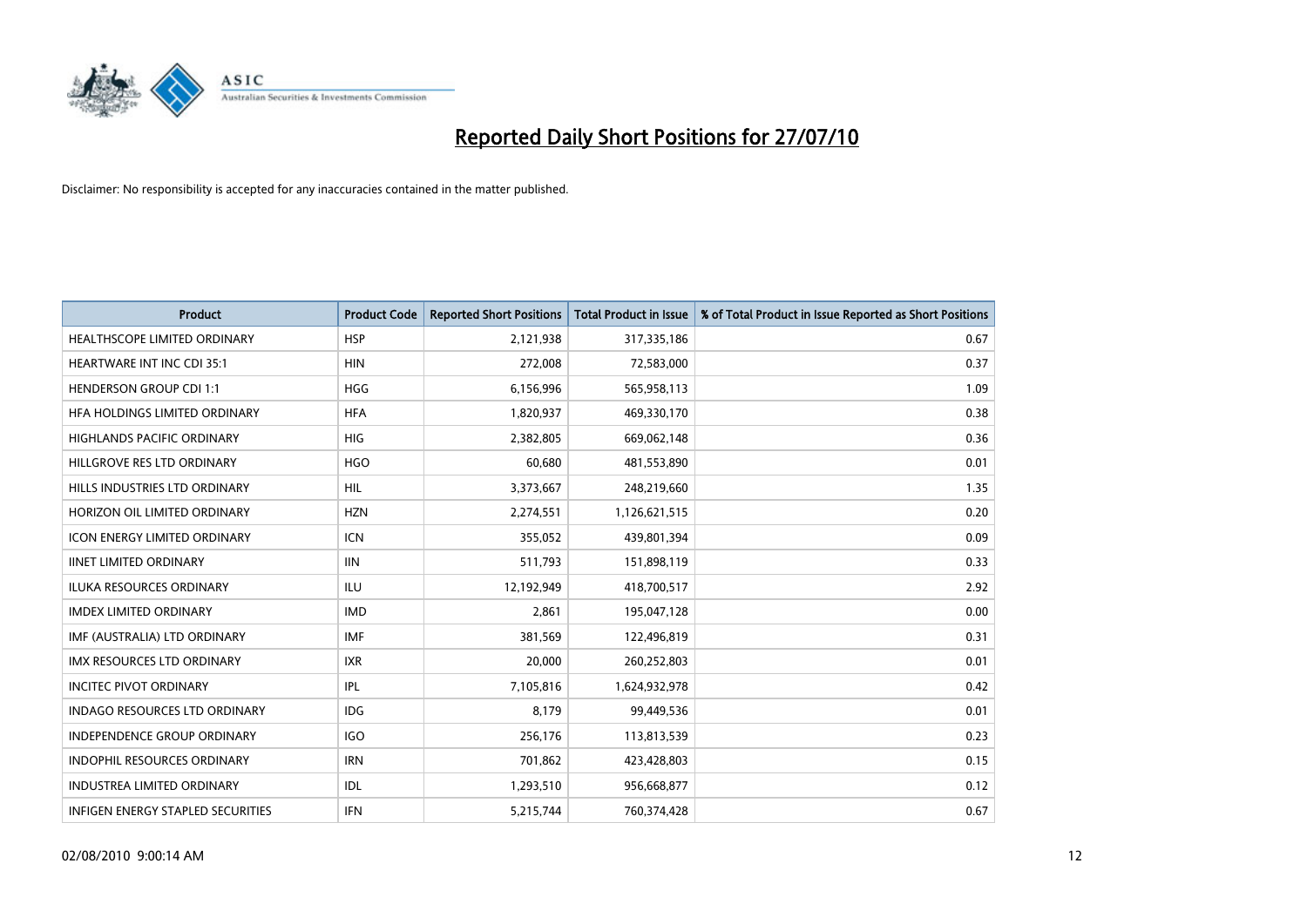

| <b>Product</b>                                  | <b>Product Code</b> | <b>Reported Short Positions</b> | <b>Total Product in Issue</b> | % of Total Product in Issue Reported as Short Positions |
|-------------------------------------------------|---------------------|---------------------------------|-------------------------------|---------------------------------------------------------|
| ING INDUSTRIAL FUND UNITS                       | <b>IIF</b>          | 8,038,162                       | 2,592,249,647                 | 0.30                                                    |
| ING OFFICE FUND STAPLED SECURITIES              | <b>IOF</b>          | 2,730,960                       | 2,729,071,212                 | 0.10                                                    |
| ING RE COM GROUP STAPLED SECURITIES             | ILF.                | 9.075                           | 441,029,194                   | 0.00                                                    |
| INNAMINCKA PETROLEUM ORDINARY                   | <b>INP</b>          | 14,205                          | 261,548,890                   | 0.01                                                    |
| <b>INSURANCE AUSTRALIA ORDINARY</b>             | <b>IAG</b>          | 4,703,796                       | 2,078,994,021                 | 0.21                                                    |
| INTEGRA MINING LTD, ORDINARY                    | <b>IGR</b>          | 1,591,220                       | 755,792,394                   | 0.20                                                    |
| <b>INTOLL GROUP STAPLED SECURITIES</b>          | <b>ITO</b>          | 613,413                         | 2,261,732,048                 | 0.02                                                    |
| <b>INTREPID MINES ORDINARY</b>                  | <b>IAU</b>          | 133,669                         | 429,910,319                   | 0.03                                                    |
| <b>INVOCARE LIMITED ORDINARY</b>                | <b>IVC</b>          | 1,725,744                       | 102,069,091                   | 1.68                                                    |
| <b>ION LIMITED ORDINARY</b>                     | <b>ION</b>          | 164,453                         | 256,365,105                   | 0.06                                                    |
| <b>IOOF HOLDINGS LTD ORDINARY</b>               | IFL.                | 1,588,254                       | 229,794,395                   | 0.68                                                    |
| <b>IRESS MARKET TECH. ORDINARY</b>              | <b>IRE</b>          | 1,533,619                       | 126,018,142                   | 1.22                                                    |
| <b>IRON ORE HOLDINGS ORDINARY</b>               | <b>IOH</b>          | 37,525                          | 135,374,850                   | 0.03                                                    |
| <b>ISHARES MSCI EAFE CDI 1:1</b>                | <b>IVE</b>          | 148,038                         | 590,400,000                   | 0.03                                                    |
| ISHARES MSCI EM MKTS CDI 1:1                    | <b>IEM</b>          | 127,175                         | 425,700,000                   | 0.03                                                    |
| <b>ISOFT GROUP LIMITED ORDINARY</b>             | <b>ISF</b>          | 13,522,937                      | 1,043,268,375                 | 1.30                                                    |
| <b>IVANHOE AUSTRALIA ORDINARY</b>               | <b>IVA</b>          | 309,162                         | 70,980,953                    | 0.43                                                    |
| <b>JABIRU METALS LTD ORDINARY</b>               | <b>JML</b>          | 494,443                         | 552,619,180                   | 0.08                                                    |
| <b>IAMES HARDIE INDUST CHESS DEPOSITARY INT</b> | <b>IHX</b>          | 16,427,723                      | 435,438,790                   | 3.76                                                    |
| <b>IAMESON RESOURCES ORDINARY</b>               | <b>JAL</b>          | 1,600,000                       | 63,885,910                    | 2.50                                                    |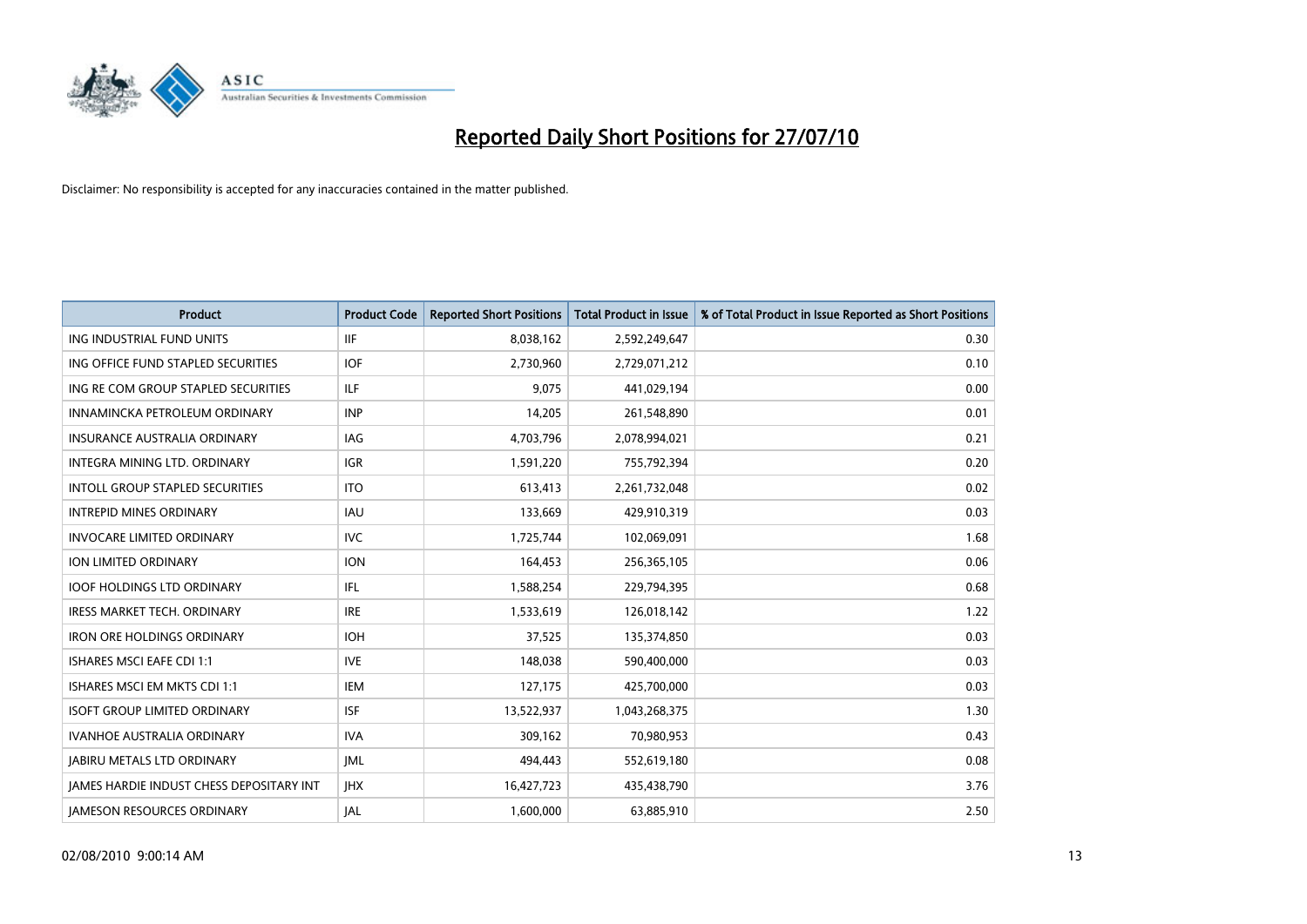

| <b>Product</b>                        | <b>Product Code</b> | <b>Reported Short Positions</b> | <b>Total Product in Issue</b> | % of Total Product in Issue Reported as Short Positions |
|---------------------------------------|---------------------|---------------------------------|-------------------------------|---------------------------------------------------------|
| <b>JB HI-FI LIMITED ORDINARY</b>      | <b>IBH</b>          | 4,353,538                       | 108,344,987                   | 4.02                                                    |
| KAGARA LTD ORDINARY                   | KZL                 | 3,886,286                       | 674,489,717                   | 0.57                                                    |
| KAROON GAS AUSTRALIA ORDINARY         | <b>KAR</b>          | 139,062                         | 177,546,198                   | 0.07                                                    |
| KATHMANDU HOLD LTD ORDINARY           | <b>KMD</b>          | 923,542                         | 200,000,000                   | 0.46                                                    |
| <b>KEYBRIDGE CAPITAL ORDINARY</b>     | <b>KBC</b>          | 5,999                           | 172,070,564                   | 0.00                                                    |
| KIMBERLEY METALS LTD ORDINARY         | <b>KBL</b>          | 2,609                           | 94,490,816                    | 0.00                                                    |
| KINGSGATE CONSOLID. ORDINARY          | <b>KCN</b>          | 345,849                         | 100,503,783                   | 0.33                                                    |
| LEIGHTON HOLDINGS ORDINARY            | LEI                 | 3,026,730                       | 300,687,299                   | 1.00                                                    |
| LEND LEASE GROUP UNIT/ORD STAPLED     | LLC                 | 392,648                         | 565,558,754                   | 0.06                                                    |
| LIHIR GOLD LIMITED. ORDINARY          | LGL                 | 9,367,145                       | 2,368,729,935                 | 0.38                                                    |
| LINC ENERGY LTD ORDINARY              | <b>LNC</b>          | 3,620,447                       | 489,093,470                   | 0.73                                                    |
| LIQUEFIED NATURAL ORDINARY            | LNG                 | 39,029                          | 213,339,015                   | 0.02                                                    |
| LYNAS CORPORATION ORDINARY            | <b>LYC</b>          | 10,664,211                      | 1,655,499,093                 | 0.62                                                    |
| MAC SERVICES (THE) ORDINARY           | <b>MSL</b>          | 92,423                          | 165,966,692                   | 0.05                                                    |
| MACARTHUR COAL ORDINARY               | <b>MCC</b>          | 639,252                         | 254,333,109                   | 0.24                                                    |
| MACMAHON HOLDINGS ORDINARY            | <b>MAH</b>          | 12,086,092                      | 733,711,705                   | 1.64                                                    |
| MACQ ATLAS ROADS GRP ORDINARY STAPLED | <b>MQA</b>          | 44,180                          | 452,345,907                   | 0.01                                                    |
| MACQUARIE GROUP LTD ORDINARY          | MQG                 | 6,861,158                       | 345,486,682                   | 2.02                                                    |
| <b>MANTRA RESOURCES ORDINARY</b>      | <b>MRU</b>          | 42,212                          | 130,229,188                   | 0.03                                                    |
| MAP GROUP STAPLED US PROHIBIT.        | <b>MAP</b>          | 6,543,829                       | 1,861,210,782                 | 0.34                                                    |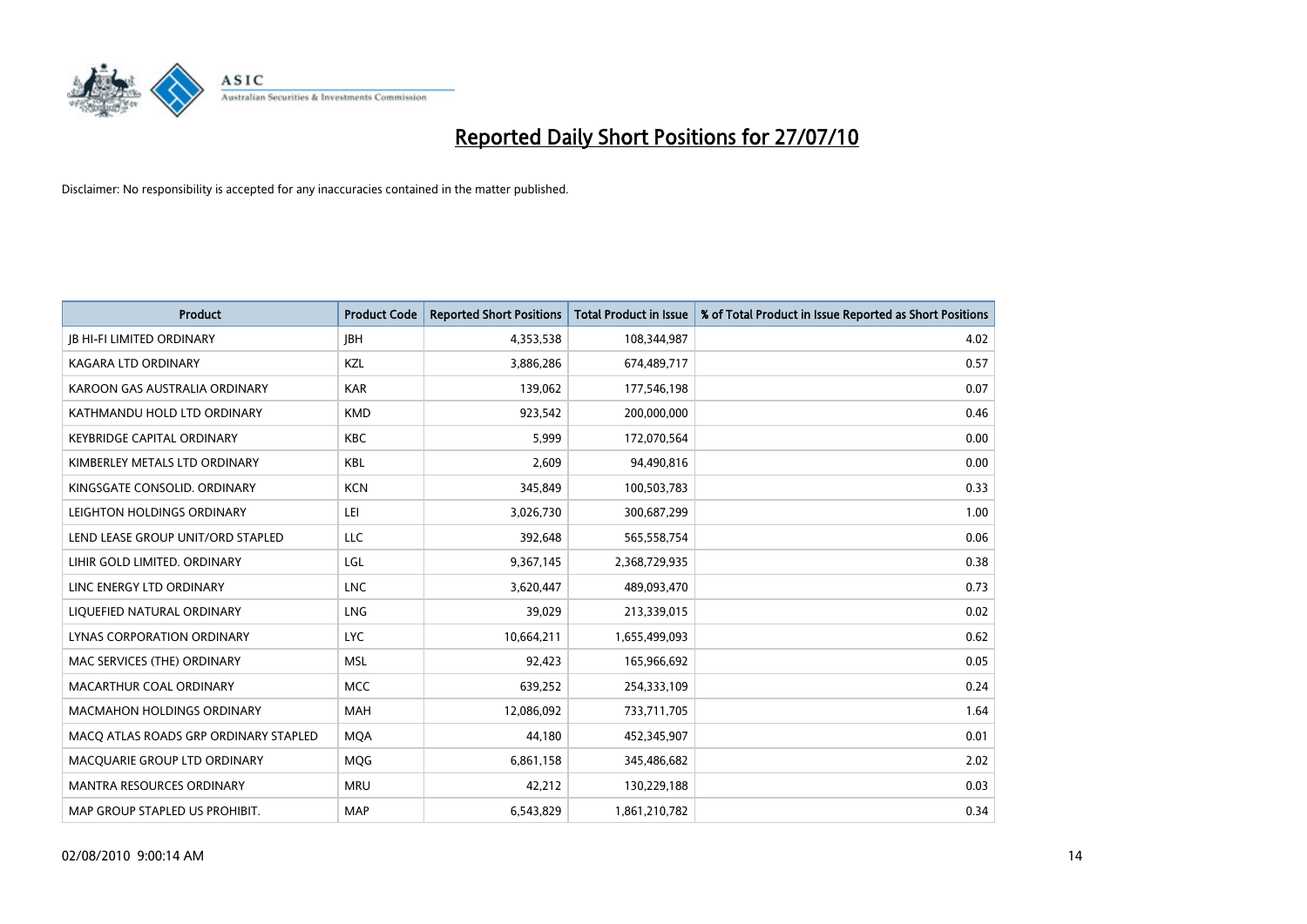

| <b>Product</b>                   | <b>Product Code</b> | <b>Reported Short Positions</b> | <b>Total Product in Issue</b> | % of Total Product in Issue Reported as Short Positions |
|----------------------------------|---------------------|---------------------------------|-------------------------------|---------------------------------------------------------|
| <b>MARION ENERGY ORDINARY</b>    | <b>MAE</b>          | 374,994                         | 429,822,043                   | 0.09                                                    |
| MCPHERSON'S LTD ORDINARY         | <b>MCP</b>          | 9,977                           | 71,651,758                    | 0.01                                                    |
| MEDUSA MINING LTD ORDINARY       | <b>MML</b>          | 15,615                          | 187,584,911                   | 0.00                                                    |
| MELBOURNE IT LIMITED ORDINARY    | <b>MLB</b>          | 165,739                         | 79,569,967                    | 0.21                                                    |
| MEO AUSTRALIA LTD ORDINARY       | <b>MEO</b>          | 384,419                         | 477,220,955                   | 0.07                                                    |
| <b>MERMAID MARINE ORDINARY</b>   | <b>MRM</b>          | 516,246                         | 186,844,825                   | 0.26                                                    |
| <b>METALS X LIMITED ORDINARY</b> | <b>MLX</b>          | 326,940                         | 1,365,661,782                 | 0.03                                                    |
| METCASH LIMITED ORDINARY         | <b>MTS</b>          | 23,383,777                      | 765,675,951                   | 3.02                                                    |
| METGASCO LIMITED ORDINARY        | <b>MEL</b>          | 271,255                         | 249,006,674                   | 0.10                                                    |
| MICLYN EXP OFFSHR ORDINARY       | <b>MIO</b>          | 199,999                         | 271,700,000                   | 0.07                                                    |
| MINARA RESOURCES ORDINARY        | <b>MRE</b>          | 4,137,374                       | 1,167,783,517                 | 0.34                                                    |
| MINCOR RESOURCES NL ORDINARY     | <b>MCR</b>          | 1,976,054                       | 200,184,686                   | 0.99                                                    |
| MINERAL DEPOSITS ORDINARY        | <b>MDL</b>          | 1,230,515                       | 580,576,525                   | 0.19                                                    |
| MINERAL RESOURCES, ORDINARY      | <b>MIN</b>          | 313,176                         | 161,658,402                   | 0.19                                                    |
| MIRABELA NICKEL LTD ORDINARY     | <b>MBN</b>          | 11,355,193                      | 367, 162, 725                 | 3.07                                                    |
| MITCHELL COMMUNITCA. ORDINARY    | <b>MCU</b>          | 19,673                          | 301,761,208                   | 0.01                                                    |
| MOLOPO ENERGY LTD ORDINARY       | <b>MPO</b>          | 238,371                         | 250,665,548                   | 0.10                                                    |
| MOLY MINES LIMITED ORDINARY      | <b>MOL</b>          | 203,014                         | 363,916,323                   | 0.06                                                    |
| MONADELPHOUS GROUP ORDINARY      | <b>MND</b>          | 1,026,021                       | 86,459,327                    | 1.18                                                    |
| MOSAIC OIL NL ORDINARY           | <b>MOS</b>          | 41,742                          | 821,710,775                   | 0.01                                                    |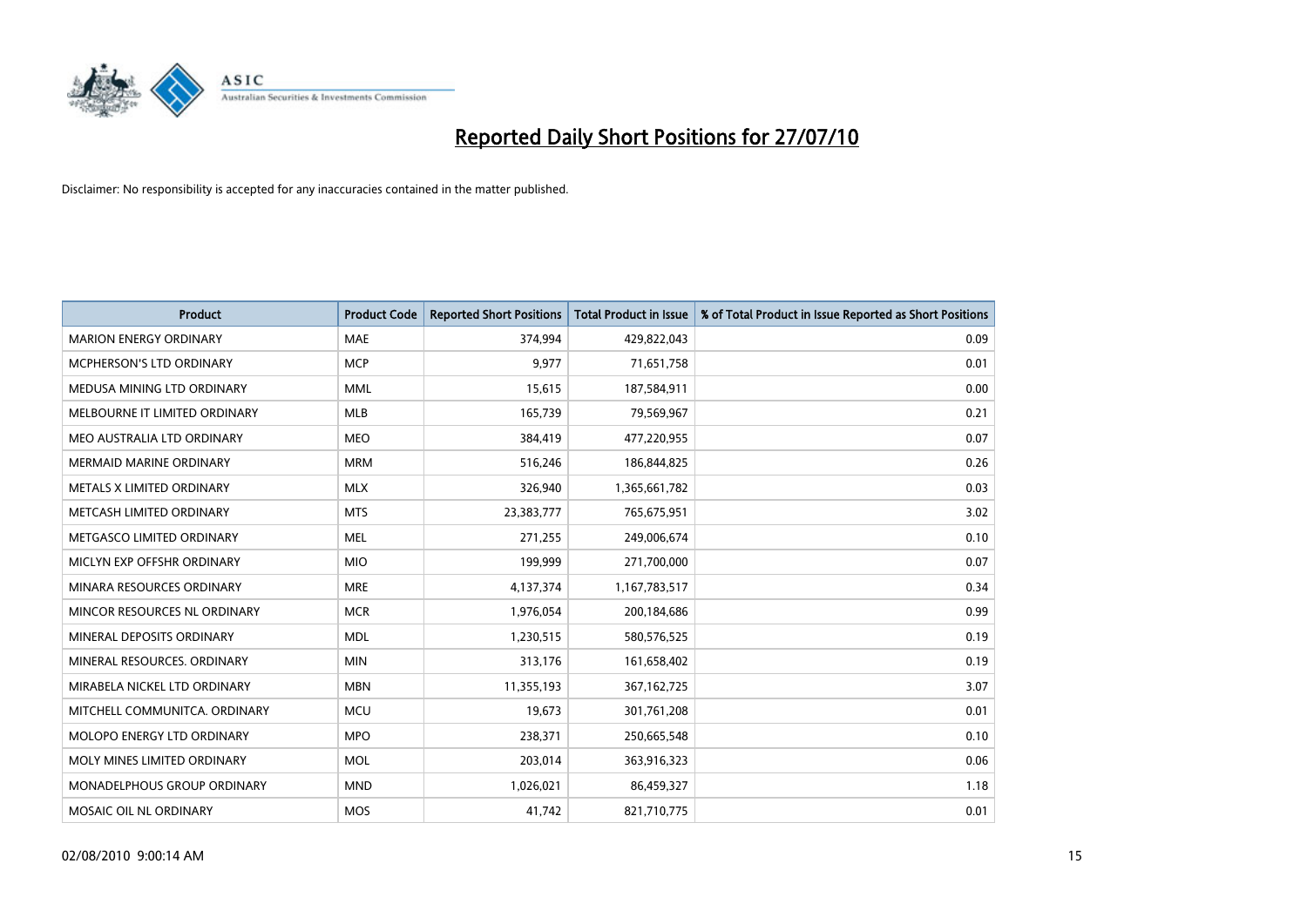

| <b>Product</b>                    | <b>Product Code</b> | <b>Reported Short Positions</b> | <b>Total Product in Issue</b> | % of Total Product in Issue Reported as Short Positions |
|-----------------------------------|---------------------|---------------------------------|-------------------------------|---------------------------------------------------------|
| <b>MOUNT GIBSON IRON ORDINARY</b> | MGX                 | 2,605,175                       | 1,079,570,693                 | 0.26                                                    |
| MURCHISON METALS LTD ORDINARY     | <b>MMX</b>          | 3,141,843                       | 435,384,268                   | 0.70                                                    |
| MYER HOLDINGS LTD ORDINARY        | <b>MYR</b>          | 11,384,676                      | 581,517,884                   | 1.93                                                    |
| <b>MYSTATE LIMITED ORDINARY</b>   | <b>MYS</b>          | 1,400                           | 67,411,055                    | 0.00                                                    |
| NATIONAL AUST. BANK ORDINARY      | <b>NAB</b>          | 13,243,333                      | 2,133,245,479                 | 0.62                                                    |
| NATURAL FUEL LIMITED ORDINARY     | <b>NFL</b>          |                                 | 506,612,127                   | 0.00                                                    |
| NAVITAS LIMITED ORDINARY          | <b>NVT</b>          | 1,488,830                       | 342,361,526                   | 0.43                                                    |
| NEPTUNE MARINE ORDINARY           | <b>NMS</b>          | 952,946                         | 429,842,672                   | 0.21                                                    |
| NEW HOPE CORPORATION ORDINARY     | <b>NHC</b>          | 296,133                         | 827,730,549                   | 0.02                                                    |
| NEWCREST MINING ORDINARY          | <b>NCM</b>          | 31,041,379                      | 483,499,363                   | 6.39                                                    |
| NEWS CORP A NON-VOTING CDI        | <b>NWSLV</b>        | 445,910                         | 1,824,472,286                 | 0.02                                                    |
| NEWS CORP B VOTING CDI            | <b>NWS</b>          | 7,565,938                       | 798,520,953                   | 0.93                                                    |
| NEXBIS LIMITED ORDINARY           | <b>NBS</b>          | 63,733                          | 498,972,940                   | 0.01                                                    |
| NEXUS ENERGY LIMITED ORDINARY     | <b>NXS</b>          | 9,758,431                       | 958,061,849                   | 1.01                                                    |
| NIB HOLDINGS LIMITED ORDINARY     | <b>NHF</b>          | 581,905                         | 495,431,427                   | 0.12                                                    |
| NICK SCALI LIMITED ORDINARY       | <b>NCK</b>          | 35,846                          | 81,000,000                    | 0.04                                                    |
| NIDO PETROLEUM ORDINARY           | <b>NDO</b>          | 14,344,304                      | 1,080,658,378                 | 1.32                                                    |
| NORTHERN CREST ORDINARY           | <b>NOC</b>          | 24,345                          | 116,074,781                   | 0.02                                                    |
| NORTHERN IRON LTD ORDINARY        | <b>NFE</b>          | 651,868                         | 292,204,786                   | 0.21                                                    |
| NRW HOLDINGS LIMITED ORDINARY     | <b>NWH</b>          | 266,933                         | 251,223,000                   | 0.10                                                    |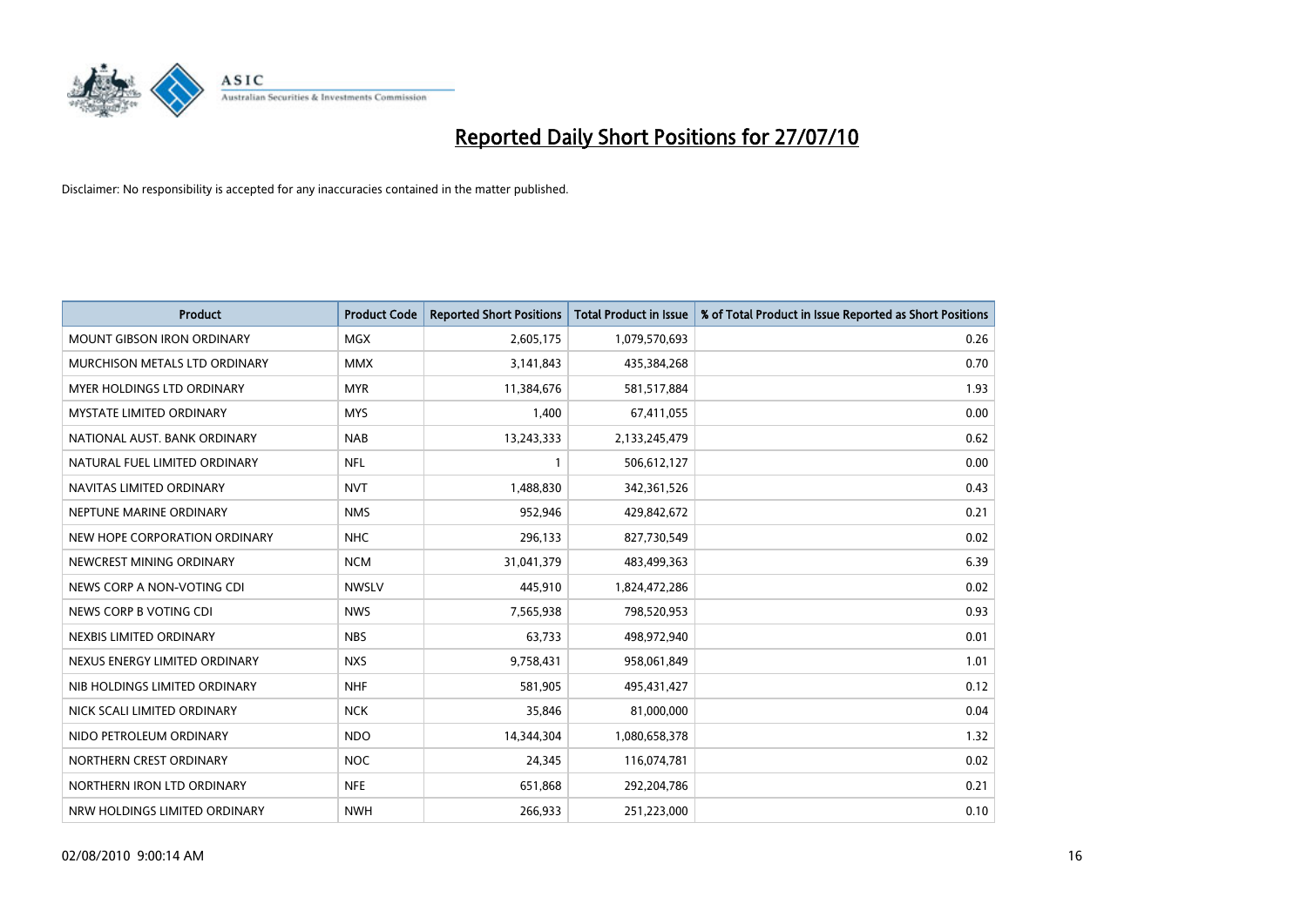

| <b>Product</b>                          | <b>Product Code</b> | <b>Reported Short Positions</b> | Total Product in Issue | % of Total Product in Issue Reported as Short Positions |
|-----------------------------------------|---------------------|---------------------------------|------------------------|---------------------------------------------------------|
| NUFARM LIMITED ORDINARY                 | <b>NUF</b>          | 2,000,787                       | 261,775,731            | 0.77                                                    |
| OAKTON LIMITED ORDINARY                 | <b>OKN</b>          | 540,183                         | 91,987,235             | 0.57                                                    |
| OCEANAGOLD CORP. CHESS DEPOSITARY INT   | <b>OGC</b>          | 325,371                         | 228,198,170            | 0.15                                                    |
| OCEANIA CAPITAL LTD ORDINARY            | <b>OCP</b>          | 2,500                           | 91,921,295             | 0.00                                                    |
| OIL SEARCH LTD ORDINARY                 | OSH                 | 6,335,277                       | 1,308,279,222          | 0.45                                                    |
| OM HOLDINGS LIMITED ORDINARY            | OMH                 | 341,252                         | 498,485,150            | 0.06                                                    |
| ONESTEEL LIMITED ORDINARY               | OST                 | 7,258,492                       | 1,331,583,166          | 0.55                                                    |
| ORICA LIMITED ORDINARY                  | ORI                 | 1,923,920                       | 362,100,430            | 0.52                                                    |
| ORIGIN ENERGY ORDINARY                  | <b>ORG</b>          | 2,897,355                       | 880,668,872            | 0.31                                                    |
| OTTO ENERGY LIMITED ORDINARY            | OEL                 | 109,204                         | 1,134,540,071          | 0.01                                                    |
| OZ MINERALS ORDINARY                    | OZL                 | 66,659,819                      | 3,121,339,730          | 2.13                                                    |
| PACIFIC BRANDS ORDINARY                 | <b>PBG</b>          | 5,176,527                       | 931,386,248            | 0.55                                                    |
| PALADIN ENERGY LTD ORDINARY             | <b>PDN</b>          | 19,523,925                      | 717,142,802            | 2.74                                                    |
| PAN PACIFIC PETROL. ORDINARY            | PPP                 | 25,765                          | 588,612,110            | 0.00                                                    |
| PANAUST LIMITED ORDINARY                | PNA                 | 10,666,012                      | 2,953,925,939          | 0.35                                                    |
| PANORAMIC RESOURCES ORDINARY            | PAN                 | 33,245                          | 205,262,842            | 0.01                                                    |
| PAPERLINX LIMITED ORDINARY              | <b>PPX</b>          | 17,256,502                      | 603,580,761            | 2.86                                                    |
| PAPERLINX SPS TRUST STEP UP PERP. PREF. | <b>PXUPA</b>        | 5,000                           | 2,850,000              | 0.18                                                    |
| PATTIES FOODS LTD ORDINARY              | PFL                 |                                 | 138,908,853            | 0.00                                                    |
| PEET LIMITED ORDINARY                   | <b>PPC</b>          | 394,525                         | 300,681,486            | 0.13                                                    |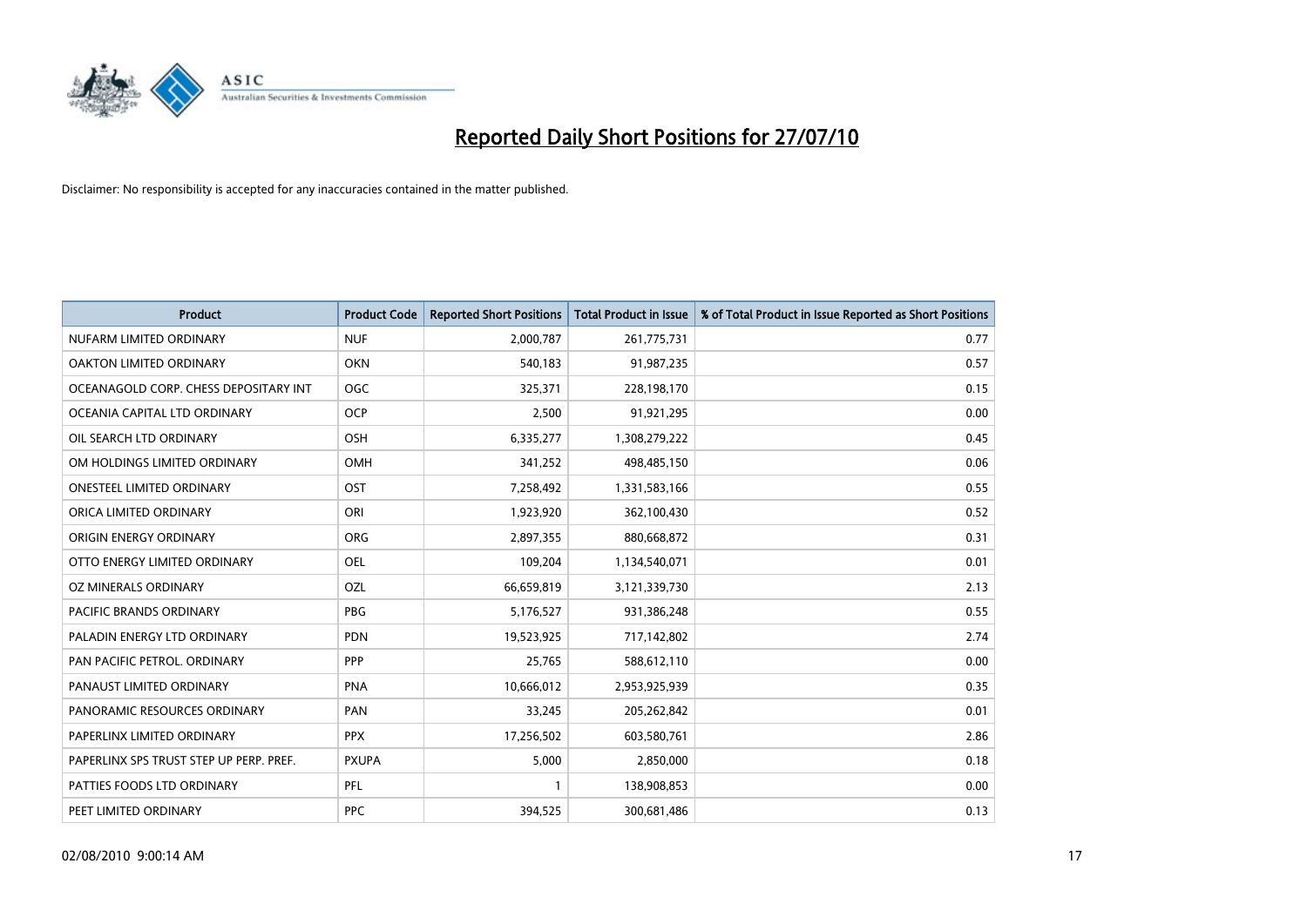

| <b>Product</b>                       | <b>Product Code</b> | <b>Reported Short Positions</b> | <b>Total Product in Issue</b> | % of Total Product in Issue Reported as Short Positions |
|--------------------------------------|---------------------|---------------------------------|-------------------------------|---------------------------------------------------------|
| PENINSULA MINERALS ORDINARY          | <b>PEN</b>          | 5,000                           | 1,628,249,898                 | 0.00                                                    |
| PERILYA LIMITED ORDINARY             | PEM                 | 536,528                         | 526,075,563                   | 0.10                                                    |
| PERPETUAL LIMITED ORDINARY           | PPT                 | 2,360,091                       | 43,417,478                    | 5.47                                                    |
| PERSEUS MINING LTD ORDINARY          | PRU                 | 98,366                          | 419,657,088                   | 0.01                                                    |
| PETSEC ENERGY ORDINARY               | <b>PSA</b>          | 223,332                         | 231,283,622                   | 0.10                                                    |
| PHARMAXIS LTD ORDINARY               | <b>PXS</b>          | 1,307,247                       | 225,410,234                   | 0.59                                                    |
| PHOTON GROUP LTD ORDINARY            | <b>PGA</b>          | 965,265                         | 187,440,645                   | 0.51                                                    |
| PIKE RIVER COAL ORDINARY             | <b>PRC</b>          | 376,320                         | 404,971,067                   | 0.09                                                    |
| PLATINUM ASSET ORDINARY              | <b>PTM</b>          | 3,014,073                       | 561,347,878                   | 0.52                                                    |
| PLATINUM AUSTRALIA ORDINARY          | <b>PLA</b>          | 6,200,351                       | 321,130,521                   | 1.93                                                    |
| PLATINUM CAPITAL LTD ORDINARY        | <b>PMC</b>          |                                 | 162,258,814                   | 0.00                                                    |
| PMP LIMITED ORDINARY                 | <b>PMP</b>          | 1,298,835                       | 335,338,483                   | 0.39                                                    |
| PORT BOUVARD LIMITED ORDINARY        | PBD                 | 6,754                           | 593,868,295                   | 0.00                                                    |
| PREMIER INVESTMENTS ORDINARY         | <b>PMV</b>          | 58,748                          | 155,030,045                   | 0.03                                                    |
| PRIMARY HEALTH CARE ORDINARY         | <b>PRY</b>          | 8,303,187                       | 491,428,342                   | 1.67                                                    |
| PRIME INFR GROUP. STAPLED SECURITIES | PIH                 | 1,357,468                       | 351,776,795                   | 0.38                                                    |
| PRIME MEDIA GRP LTD ORDINARY         | PRT                 | 850,002                         | 366,330,303                   | 0.23                                                    |
| PRIMEAG AUSTRALIA ORDINARY           | PAG                 | 367,488                         | 150,569,976                   | 0.24                                                    |
| PROGEN PHARMACEUTIC ORDINARY         | PGL                 | 151,596                         | 24,709,097                    | 0.61                                                    |
| PROGRAMMED ORDINARY                  | PRG                 | 268,630                         | 118,169,908                   | 0.23                                                    |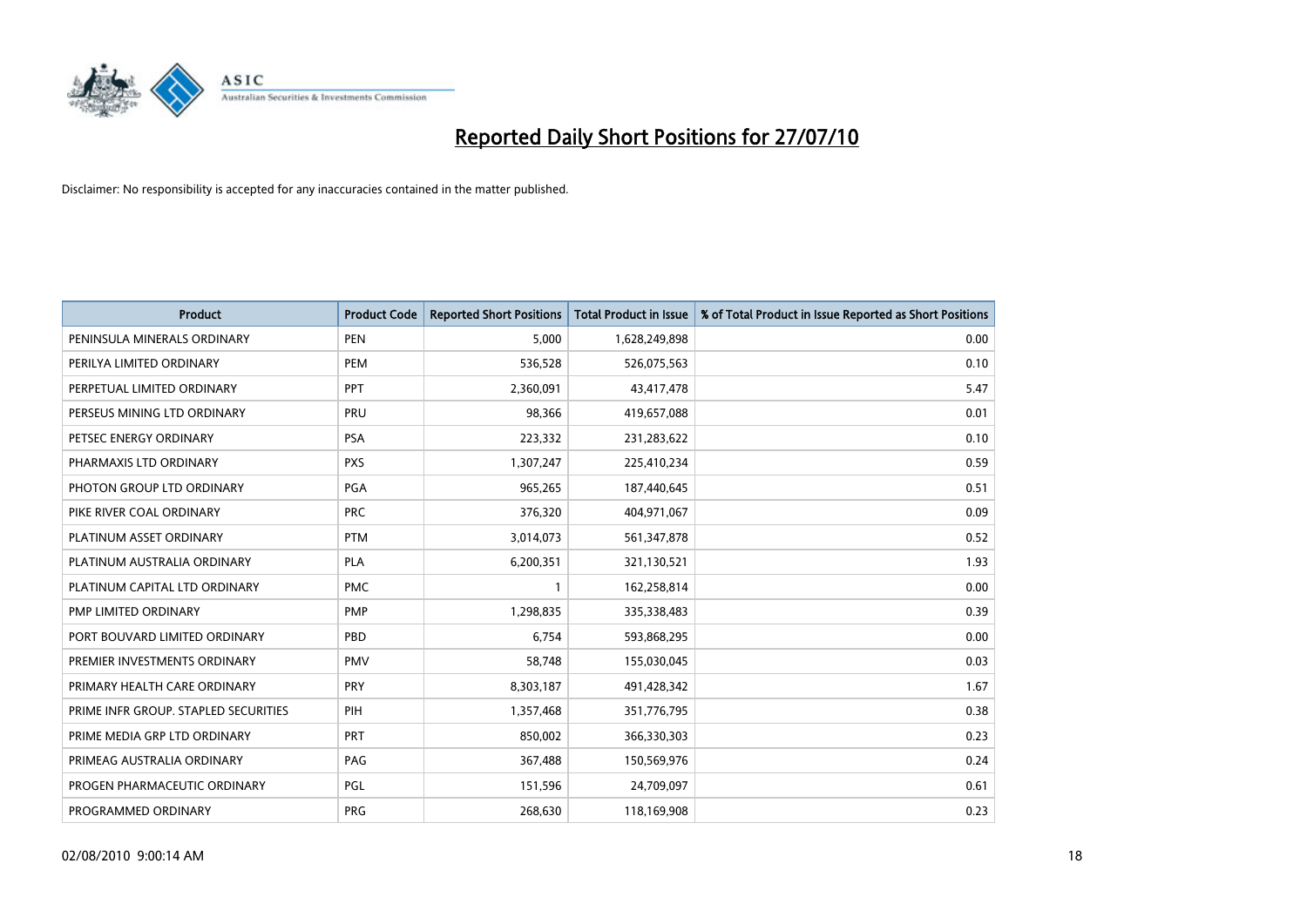

| <b>Product</b>                      | <b>Product Code</b> | <b>Reported Short Positions</b> | <b>Total Product in Issue</b> | % of Total Product in Issue Reported as Short Positions |
|-------------------------------------|---------------------|---------------------------------|-------------------------------|---------------------------------------------------------|
| <b>PSIVIDA CORP CDI 1:1</b>         | <b>PVA</b>          | 6.878                           | 7,849,757                     | 0.09                                                    |
| <b>QANTAS AIRWAYS ORDINARY</b>      | QAN                 | 25,324,900                      | 2,265,123,620                 | 1.11                                                    |
| OBE INSURANCE GROUP ORDINARY        | OBE                 | 16,684,505                      | 1,035,071,131                 | 1.61                                                    |
| RAMELIUS RESOURCES ORDINARY         | <b>RMS</b>          | 15,379                          | 291,200,265                   | 0.00                                                    |
| RAMSAY HEALTH CARE ORDINARY         | <b>RHC</b>          | 2,019,902                       | 202,081,252                   | 0.99                                                    |
| RANGE RESOURCES LTD ORDINARY        | <b>RRS</b>          | 1,100,000                       | 1,052,019,983                 | 0.10                                                    |
| <b>RCR TOMLINSON ORDINARY</b>       | <b>RCR</b>          | 68.067                          | 131,860,172                   | 0.05                                                    |
| <b>RED FORK ENERGY ORDINARY</b>     | <b>RFE</b>          | 7,696                           | 139,535,000                   | 0.01                                                    |
| <b>REDFLEX HOLDINGS ORDINARY</b>    | <b>RDF</b>          | 26,782                          | 110,010,757                   | 0.02                                                    |
| REECE AUSTRALIA LTD. ORDINARY       | <b>REH</b>          | 7,518                           | 99,600,000                    | 0.01                                                    |
| REED RESOURCES LTD ORDINARY         | <b>RDR</b>          | 268,205                         | 177,271,768                   | 0.15                                                    |
| REGIS RESOURCES ORDINARY            | <b>RRL</b>          | 122,067                         | 414,452,125                   | 0.02                                                    |
| RESMED INC CDI 10:1                 | <b>RMD</b>          | 854,530                         | 772,670,160                   | 0.11                                                    |
| <b>RESOLUTE MINING ORDINARY</b>     | <b>RSG</b>          | 429,273                         | 392,586,434                   | 0.11                                                    |
| <b>RESOURCE GENERATION ORDINARY</b> | <b>RES</b>          | 157,911                         | 164,412,477                   | 0.10                                                    |
| REVERSE CORP LIMITED ORDINARY       | <b>REF</b>          | 25,141                          | 92,382,175                    | 0.03                                                    |
| RHG LIMITED ORDINARY                | <b>RHG</b>          | 15,623                          | 317,910,688                   | 0.00                                                    |
| <b>RIDLEY CORPORATION ORDINARY</b>  | <b>RIC</b>          | 141,302                         | 307,817,071                   | 0.05                                                    |
| RIO TINTO LIMITED ORDINARY          | <b>RIO</b>          | 16,037,096                      | 606,831,240                   | 2.63                                                    |
| RIVERCITY MOTORWAY STAPLED          | <b>RCY</b>          | 3,751,319                       | 957,010,115                   | 0.38                                                    |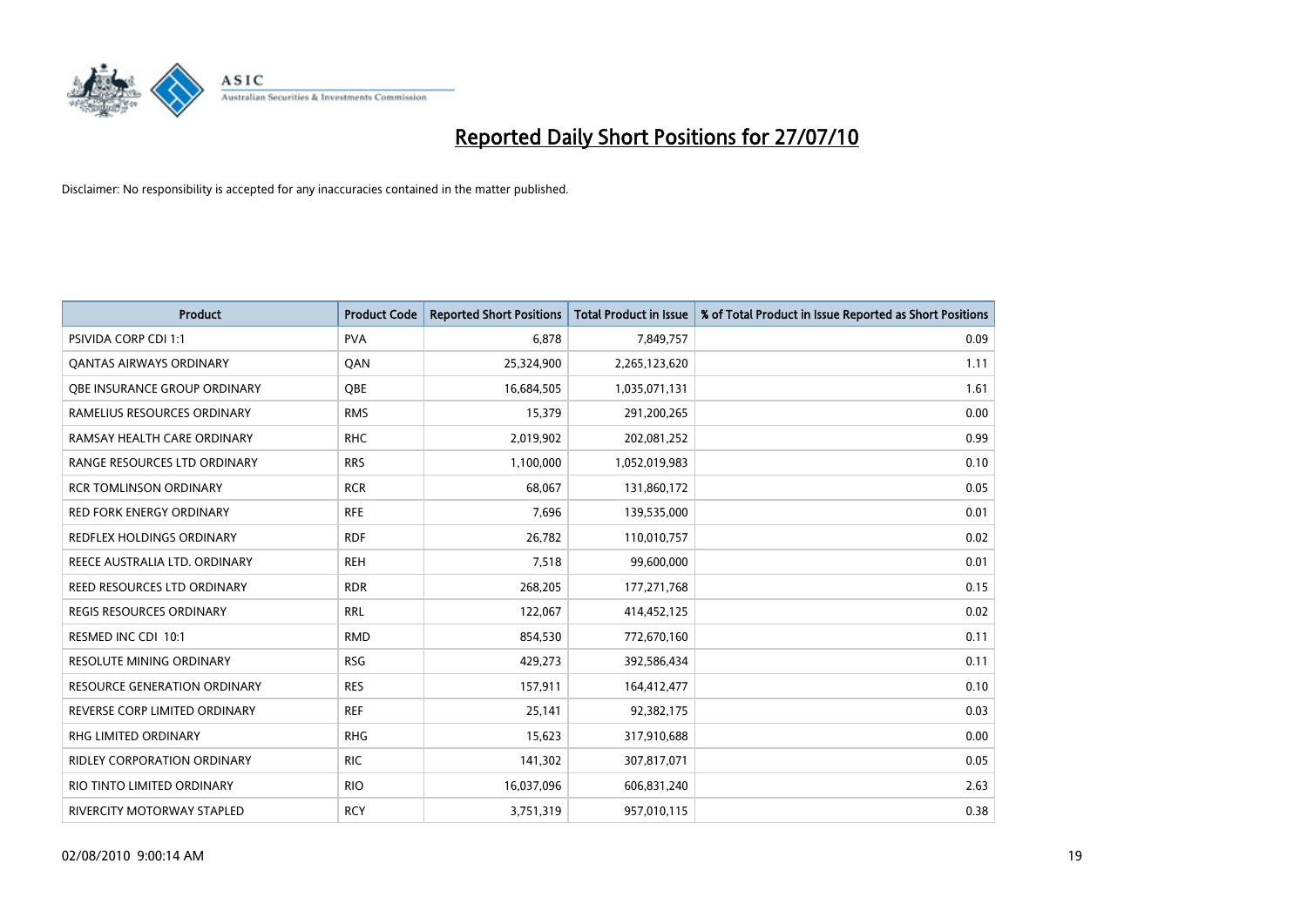

| <b>Product</b>                           | <b>Product Code</b> | <b>Reported Short Positions</b> | <b>Total Product in Issue</b> | % of Total Product in Issue Reported as Short Positions |
|------------------------------------------|---------------------|---------------------------------|-------------------------------|---------------------------------------------------------|
| RIVERSDALE MINING ORDINARY               | <b>RIV</b>          | 890,779                         | 200,118,524                   | 0.43                                                    |
| ROC OIL COMPANY ORDINARY                 | <b>ROC</b>          | 1,128,863                       | 713,154,560                   | 0.17                                                    |
| <b>RURALCO HOLDINGS ORDINARY</b>         | <b>RHL</b>          | 6,746                           | 55,019,284                    | 0.01                                                    |
| SAI GLOBAL LIMITED ORDINARY              | SAI                 | 290,329                         | 159,602,639                   | 0.18                                                    |
| SALMAT LIMITED ORDINARY                  | <b>SLM</b>          | 98,320                          | 159,131,983                   | 0.06                                                    |
| SANDFIRE RESOURCES ORDINARY              | <b>SFR</b>          | 135,255                         | 131,084,760                   | 0.09                                                    |
| <b>SANTOS LTD ORDINARY</b>               | <b>STO</b>          | 3,104,589                       | 832,568,323                   | 0.36                                                    |
| SEDGMAN LIMITED ORDINARY                 | <b>SDM</b>          | 154,343                         | 205,986,681                   | 0.07                                                    |
| SEEK LIMITED ORDINARY                    | <b>SEK</b>          | 4,673,990                       | 336,584,488                   | 1.36                                                    |
| SENETAS CORPORATION ORDINARY             | <b>SEN</b>          | 756,999                         | 461,522,263                   | 0.16                                                    |
| SERVCORP LIMITED ORDINARY                | SRV                 | 713,505                         | 98,440,807                    | 0.71                                                    |
| SERVICE STREAM ORDINARY                  | <b>SSM</b>          | 344,663                         | 283,418,867                   | 0.12                                                    |
| SEVEN GROUP HOLDINGS ORDINARY            | <b>SVW</b>          | 1,460,776                       | 305,410,281                   | 0.47                                                    |
| SIGMA PHARMACEUTICAL ORDINARY            | SIP                 | 11,921,263                      | 1,178,626,572                 | 1.00                                                    |
| SILEX SYSTEMS ORDINARY                   | <b>SLX</b>          | 199,213                         | 149,296,747                   | 0.13                                                    |
| SILVER LAKE RESOURCE ORDINARY            | <b>SLR</b>          | 148,284                         | 178,757,838                   | 0.09                                                    |
| SIMS METAL MGMT LTD ORDINARY             | SGM                 | 2,421,138                       | 203,891,295                   | 1.19                                                    |
| SINGAPORE TELECOMM. CHESS DEPOSITARY INT | SGT                 | 5,611,053                       | 440,346,022                   | 1.29                                                    |
| SKILLED GROUP LTD ORDINARY               | <b>SKE</b>          | 165,678                         | 190,738,408                   | 0.08                                                    |
| SKY CITY ENTERTAIN. ORDINARY             | <b>SKC</b>          | 7,309,931                       | 575,114,687                   | 1.27                                                    |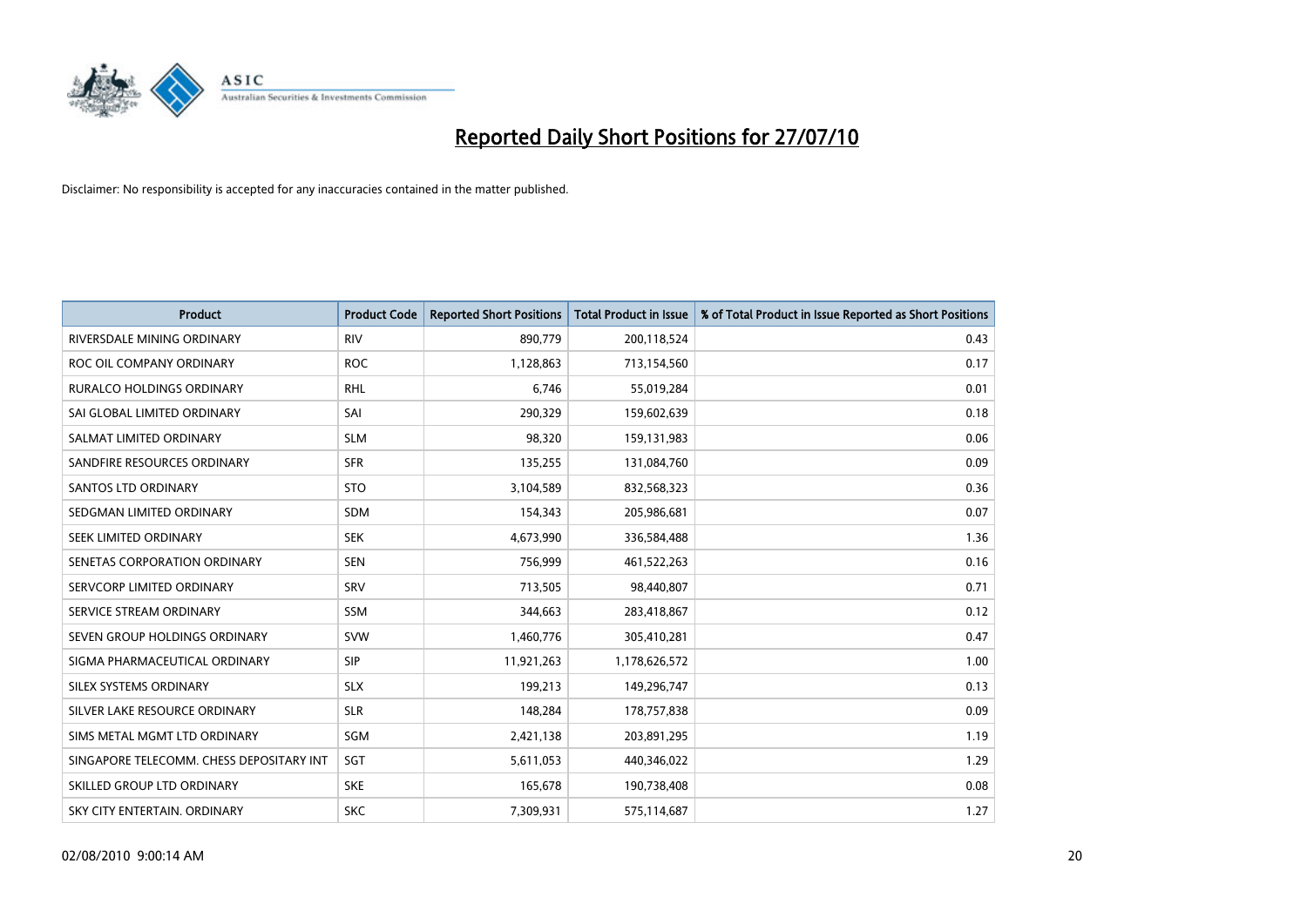

| <b>Product</b>                          | <b>Product Code</b> | <b>Reported Short Positions</b> | <b>Total Product in Issue</b> | % of Total Product in Issue Reported as Short Positions |
|-----------------------------------------|---------------------|---------------------------------|-------------------------------|---------------------------------------------------------|
| <b>SKY NETWORK ORDINARY</b>             | <b>SKT</b>          | 648.650                         | 389,139,785                   | 0.17                                                    |
| SMS MANAGEMENT. ORDINARY                | <b>SMX</b>          | 8,082                           | 66,781,500                    | 0.02                                                    |
| SONIC HEALTHCARE ORDINARY               | <b>SHL</b>          | 3,180,640                       | 388,429,875                   | 0.83                                                    |
| SOUL PATTINSON (W.H) ORDINARY           | SOL                 | 9,490                           | 238,640,580                   | 0.00                                                    |
| SP AUSNET STAPLED SECURITIES            | SPN                 | 4,419,840                       | 2,748,353,504                 | 0.15                                                    |
| SPARK INFRASTRUCTURE STAPLED SECURITIES | SKI                 | 7,186,785                       | 1,031,911,394                 | 0.70                                                    |
| SPDR 200 FUND ETF UNITS                 | STW                 | 9,008                           | 57,528,081                    | 0.02                                                    |
| SPECIALTY FASHION ORDINARY              | <b>SFH</b>          | 1,649,530                       | 190,964,693                   | 0.86                                                    |
| SPHERE MINERALS LTD ORDINARY            | <b>SPH</b>          | 75,000                          | 171,348,151                   | 0.04                                                    |
| SPOTLESS GROUP LTD ORDINARY             | <b>SPT</b>          | 2,026,038                       | 259,309,656                   | 0.77                                                    |
| ST BARBARA LIMITED ORDINARY             | <b>SBM</b>          | 34,441,545                      | 1,953,168,407                 | 1.79                                                    |
| STAGING CONNECTIONS ORDINARY            | <b>STG</b>          | 2,917,189                       | 783,175,134                   | 0.37                                                    |
| STH AMERICAN COR LTD ORDINARY           | SAY                 | 9,200                           | 206,832,027                   | 0.00                                                    |
| STHN CROSS MEDIA ORDINARY               | <b>SXL</b>          | 133,480                         | 378,827,750                   | 0.03                                                    |
| STOCKLAND UNITS/ORD STAPLED             | SGP                 | 11,589,531                      | 2,383,036,717                 | 0.47                                                    |
| STRAITS RESOURCES ORDINARY              | SRL                 | 5,420,348                       | 255,203,613                   | 2.11                                                    |
| STW COMMUNICATIONS ORDINARY             | SGN                 | 96,211                          | 364,310,964                   | 0.02                                                    |
| SUNCORP-METWAY, ORDINARY                | <b>SUN</b>          | 7,706,089                       | 1,281,390,524                 | 0.58                                                    |
| SUNDANCE RESOURCES ORDINARY             | <b>SDL</b>          | 24,216,886                      | 2,709,995,932                 | 0.88                                                    |
| SUNLAND GROUP LTD ORDINARY              | <b>SDG</b>          | 77,002                          | 251,107,692                   | 0.03                                                    |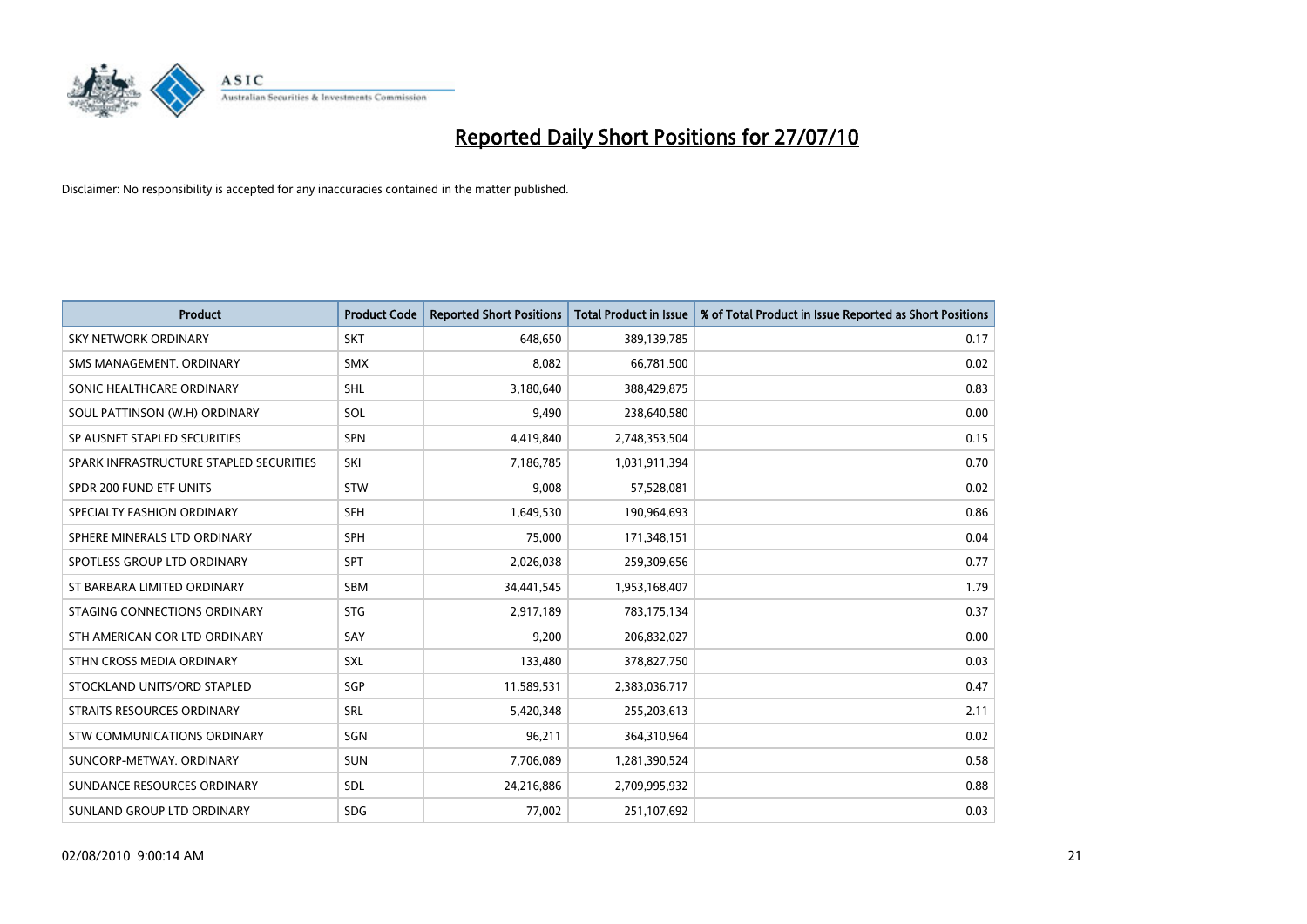

| <b>Product</b>                      | <b>Product Code</b> | <b>Reported Short Positions</b> | <b>Total Product in Issue</b> | % of Total Product in Issue Reported as Short Positions |
|-------------------------------------|---------------------|---------------------------------|-------------------------------|---------------------------------------------------------|
| SUPER CHEAP AUTO GRP ORDINARY       | <b>SUL</b>          | 394,231                         | 127,532,302                   | 0.31                                                    |
| SWICK MINING ORDINARY               | <b>SWK</b>          | 1,548                           | 236,724,970                   | 0.00                                                    |
| SYMEX HOLDINGS ORDINARY             | SYM                 | 6,633                           | 125,037,628                   | 0.01                                                    |
| TABCORP HOLDINGS LTD ORDINARY       | <b>TAH</b>          | 5,516,643                       | 612,625,759                   | 0.89                                                    |
| <b>TALENT2 INTERNATION ORDINARY</b> | <b>TWO</b>          | 7                               | 141,089,346                   | 0.00                                                    |
| TAP OIL LIMITED ORDINARY            | <b>TAP</b>          | 18,506                          | 156,485,921                   | 0.01                                                    |
| TASSAL GROUP LIMITED ORDINARY       | <b>TGR</b>          | 3,402,535                       | 144,197,882                   | 2.34                                                    |
| TATTS GROUP LTD ORDINARY            | <b>TTS</b>          | 9,150,080                       | 1,281,937,479                 | 0.72                                                    |
| <b>TECHNOLOGY ONE ORDINARY</b>      | <b>TNE</b>          | 579                             | 300,303,455                   | 0.00                                                    |
| TELECOM CORPORATION ORDINARY        | <b>TEL</b>          | 45,244,582                      | 1,920,694,831                 | 2.33                                                    |
| TELSTRA CORPORATION. ORDINARY       | <b>TLS</b>          | 72,962,077                      | 12,443,074,357                | 0.59                                                    |
| TEN NETWORK HOLDINGS ORDINARY       | <b>TEN</b>          | 8,014,278                       | 1,045,236,720                 | 0.77                                                    |
| TFS CORPORATION LTD ORDINARY        | <b>TFC</b>          | 98,929                          | 227,360,909                   | 0.04                                                    |
| THAKRAL HOLDINGS GRP ORDINARY/UNIT  | <b>THG</b>          | 138,748                         | 584,645,014                   | 0.02                                                    |
| THE REJECT SHOP ORDINARY            | <b>TRS</b>          | 13,680                          | 26,033,570                    | 0.05                                                    |
| THOR MINING PLC CHESS DEPOSITARY    | <b>THR</b>          | 2,307                           | 133,236,757                   | 0.00                                                    |
| THORN GROUP LIMITED ORDINARY        | <b>TGA</b>          | 2,360                           | 129,441,655                   | 0.00                                                    |
| TIMBERCORP LIMITED ORDINARY         | <b>TIM</b>          | 2,753,045                       | 352,071,429                   | 0.78                                                    |
| <b>TISHMAN SPEYER UNITS</b>         | <b>TSO</b>          | 65,036                          | 338,440,904                   | 0.01                                                    |
| TNG LIMITED ORDINARY                | <b>TNG</b>          | 4,321                           | 258,055,076                   | 0.00                                                    |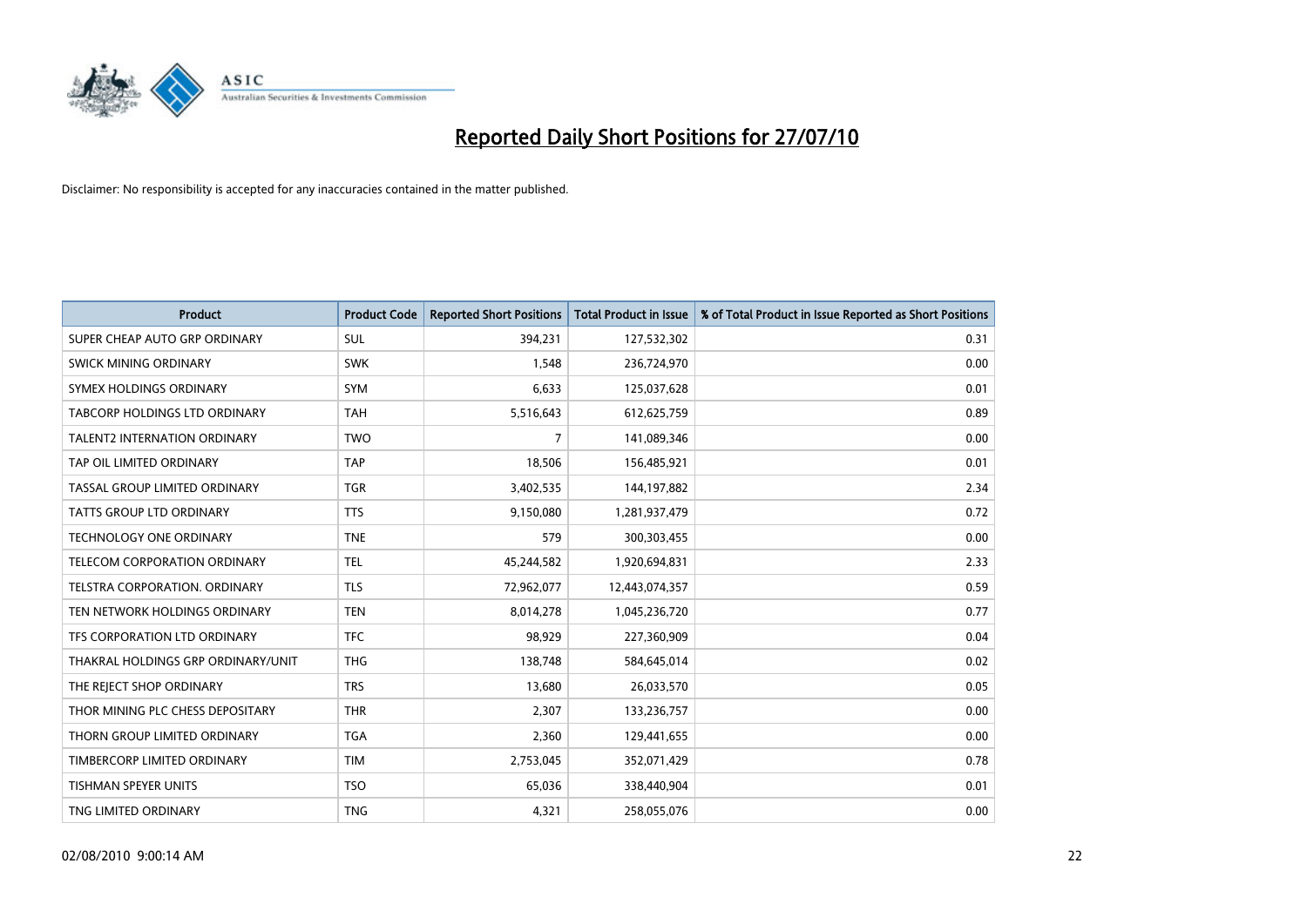

| <b>Product</b>                            | <b>Product Code</b> | <b>Reported Short Positions</b> | Total Product in Issue | % of Total Product in Issue Reported as Short Positions |
|-------------------------------------------|---------------------|---------------------------------|------------------------|---------------------------------------------------------|
| TOLL HOLDINGS LTD ORDINARY                | <b>TOL</b>          | 10,084,271                      | 702,867,609            | 1.42                                                    |
| TORO ENERGY LIMITED ORDINARY              | <b>TOE</b>          | 35,404                          | 964,936,676            | 0.00                                                    |
| <b>TOWER AUSTRALIA ORDINARY</b>           | <b>TAL</b>          | 3,338,327                       | 415,928,881            | 0.79                                                    |
| TOWER LIMITED ORDINARY                    | <b>TWR</b>          | 732,592                         | 260,631,787            | 0.28                                                    |
| TOX FREE SOLUTIONS ORDINARY               | <b>TOX</b>          | 95,115                          | 91,661,500             | 0.09                                                    |
| TPG TELECOM LIMITED ORDINARY              | <b>TPM</b>          | 281,648                         | 767,849,104            | 0.03                                                    |
| TRANSFIELD SERV INFR STAPLED SECURITIES   | <b>TSI</b>          | 393,024                         | 432,184,488            | 0.08                                                    |
| TRANSFIELD SERVICES ORDINARY              | <b>TSE</b>          | 23,465                          | 414,278,904            | 0.01                                                    |
| TRANSPACIFIC INDUST. ORDINARY             | <b>TPI</b>          | 13,294,075                      | 960,638,735            | 1.37                                                    |
| TRANSURBAN GROUP TRIPLE STAPLED SEC.      | <b>TCL</b>          | 7,955,822                       | 1,414,667,986          | 0.55                                                    |
| TRINITY GROUP STAPLED SECURITIES          | <b>TCQ</b>          | 3,419                           | 231,701,539            | 0.00                                                    |
| TROY RESOURCES NL ORDINARY                | <b>TRY</b>          | 100,397                         | 87,474,323             | 0.11                                                    |
| UGL LIMITED ORDINARY                      | UGL                 | 4,934,157                       | 165,928,705            | 2.95                                                    |
| <b>UNILIFE CORPORATION CDI 6:1</b>        | <b>UNS</b>          | 37,126                          | 238,135,980            | 0.02                                                    |
| UXC LIMITED ORDINARY                      | <b>UXC</b>          | 904,357                         | 295,643,019            | 0.30                                                    |
| VALAD PROPERTY GROUP STAPLED US PROHIBIT. | <b>VPG</b>          | 4,472,826                       | 2,287,682,926          | 0.20                                                    |
| <b>VDM GROUP LIMITED ORDINARY</b>         | <b>VMG</b>          | 11,116                          | 195,613,088            | 0.01                                                    |
| <b>VENTURE MINERALS ORDINARY</b>          | <b>VMS</b>          | 6,500                           | 168, 163, 334          | 0.00                                                    |
| <b>VILLAGE ROADSHOW LTD ORDINARY</b>      | <b>VRL</b>          | 682                             | 114,217,649            | 0.00                                                    |
| VILLAGE ROADSHOW LTD 'A' CLASS PREFERENCE | <b>VRLPA</b>        | 48,121                          | 52,235,451             | 0.09                                                    |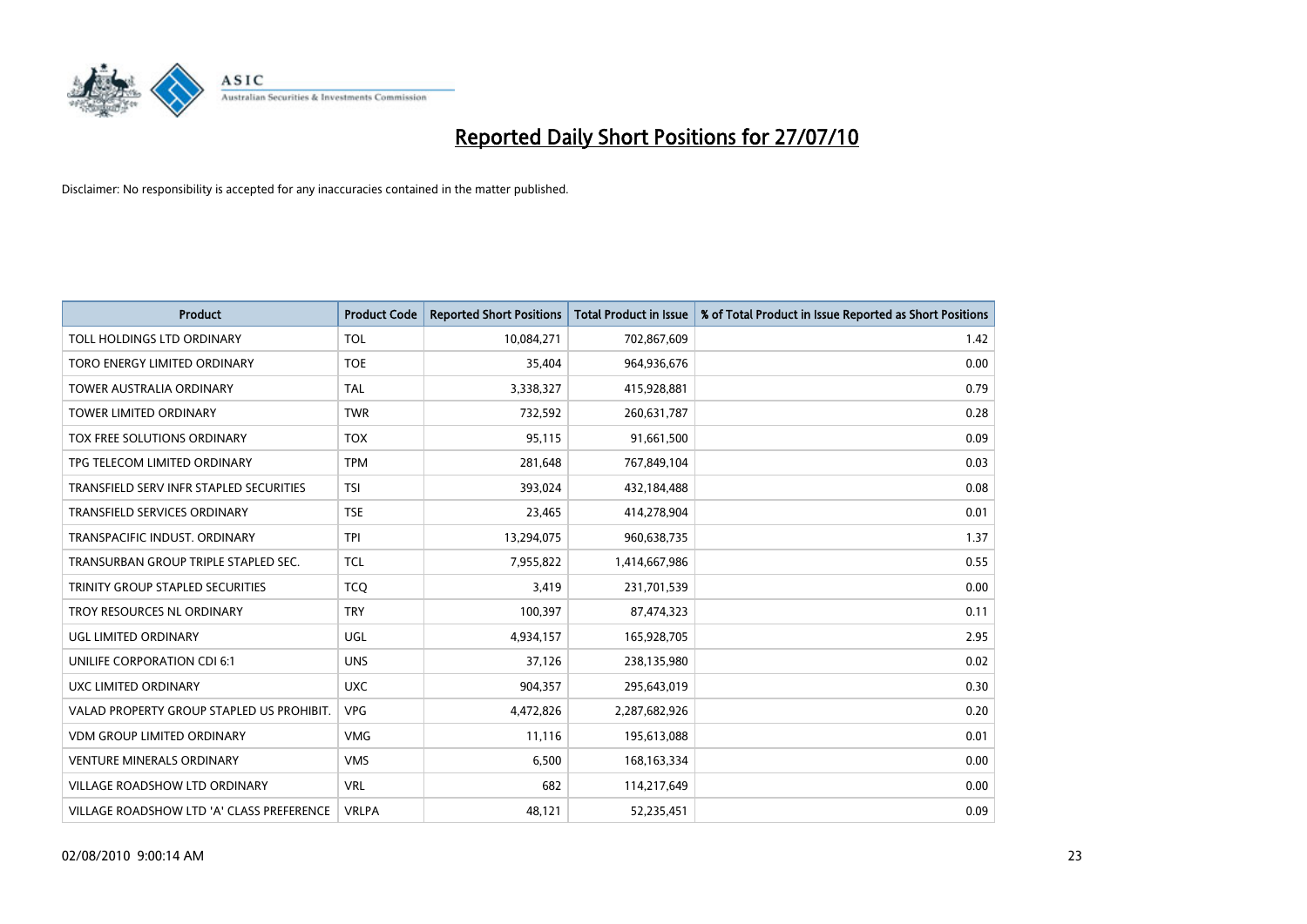

| <b>Product</b>                         | <b>Product Code</b> | <b>Reported Short Positions</b> | <b>Total Product in Issue</b> | % of Total Product in Issue Reported as Short Positions |
|----------------------------------------|---------------------|---------------------------------|-------------------------------|---------------------------------------------------------|
| <b>VIRGIN BLUE HOLDINGS ORDINARY</b>   | <b>VBA</b>          | 18,646,084                      | 2,209,126,568                 | 0.83                                                    |
| VISION GROUP HLDGS ORDINARY            | <b>VGH</b>          | 78,000                          | 72,671,765                    | 0.11                                                    |
| <b>VITA GROUP LTD ORDINARY</b>         | <b>VTG</b>          | 75,190                          | 141,247,800                   | 0.05                                                    |
| VITERRA INC CDI 1:1                    | <b>VTA</b>          | 2,300                           | 68,629,939                    | 0.00                                                    |
| <b>WAREHOUSE GROUP ORDINARY</b>        | <b>WHS</b>          | 327,527                         | 311,195,868                   | 0.11                                                    |
| <b>WATPAC LIMITED ORDINARY</b>         | <b>WTP</b>          | 42,502                          | 181,326,206                   | 0.01                                                    |
| <b>WDS LIMITED ORDINARY</b>            | <b>WDS</b>          | 64,638                          | 143,107,458                   | 0.04                                                    |
| WEBJET LIMITED ORDINARY                | <b>WEB</b>          | 93,876                          | 76,861,278                    | 0.13                                                    |
| <b>WESFARMERS LIMITED ORDINARY</b>     | <b>WES</b>          | 19,480,935                      | 1,005,167,663                 | 1.95                                                    |
| WESFARMERS LIMITED PARTIALLY PROTECTED | <b>WESN</b>         | 4,519,035                       | 151,904,499                   | 2.98                                                    |
| WEST AUSTRALIAN NEWS ORDINARY          | <b>WAN</b>          | 6,234,644                       | 216,011,546                   | 2.89                                                    |
| <b>WESTERN AREAS NL ORDINARY</b>       | <b>WSA</b>          | 6,362,509                       | 179,735,899                   | 3.54                                                    |
| WESTERN DESERT RES. ORDINARY           | <b>WDR</b>          | 948                             | 134,511,656                   | 0.00                                                    |
| WESTFIELD GROUP ORD/UNIT STAPLED SEC   | <b>WDC</b>          | 9,777,373                       | 2,307,773,663                 | 0.42                                                    |
| <b>WESTPAC BANKING CORP ORDINARY</b>   | <b>WBC</b>          | 18,802,381                      | 2,989,104,006                 | 0.60                                                    |
| WHITE ENERGY COMPANY ORDINARY          | <b>WEC</b>          | 5,836,565                       | 236,766,184                   | 2.44                                                    |
| WHITEHAVEN COAL ORDINARY               | <b>WHC</b>          | 1,529,958                       | 493,650,070                   | 0.31                                                    |
| WHK GROUP LIMITED ORDINARY             | <b>WHG</b>          | 101,472                         | 264,254,166                   | 0.04                                                    |
| WINDIMURRA VANADIUM ORDINARY           | <b>WVL</b>          | 163,685                         | 154,278,674                   | 0.11                                                    |
| WOODSIDE PETROLEUM ORDINARY            | <b>WPL</b>          | 2,671,056                       | 780,136,909                   | 0.34                                                    |